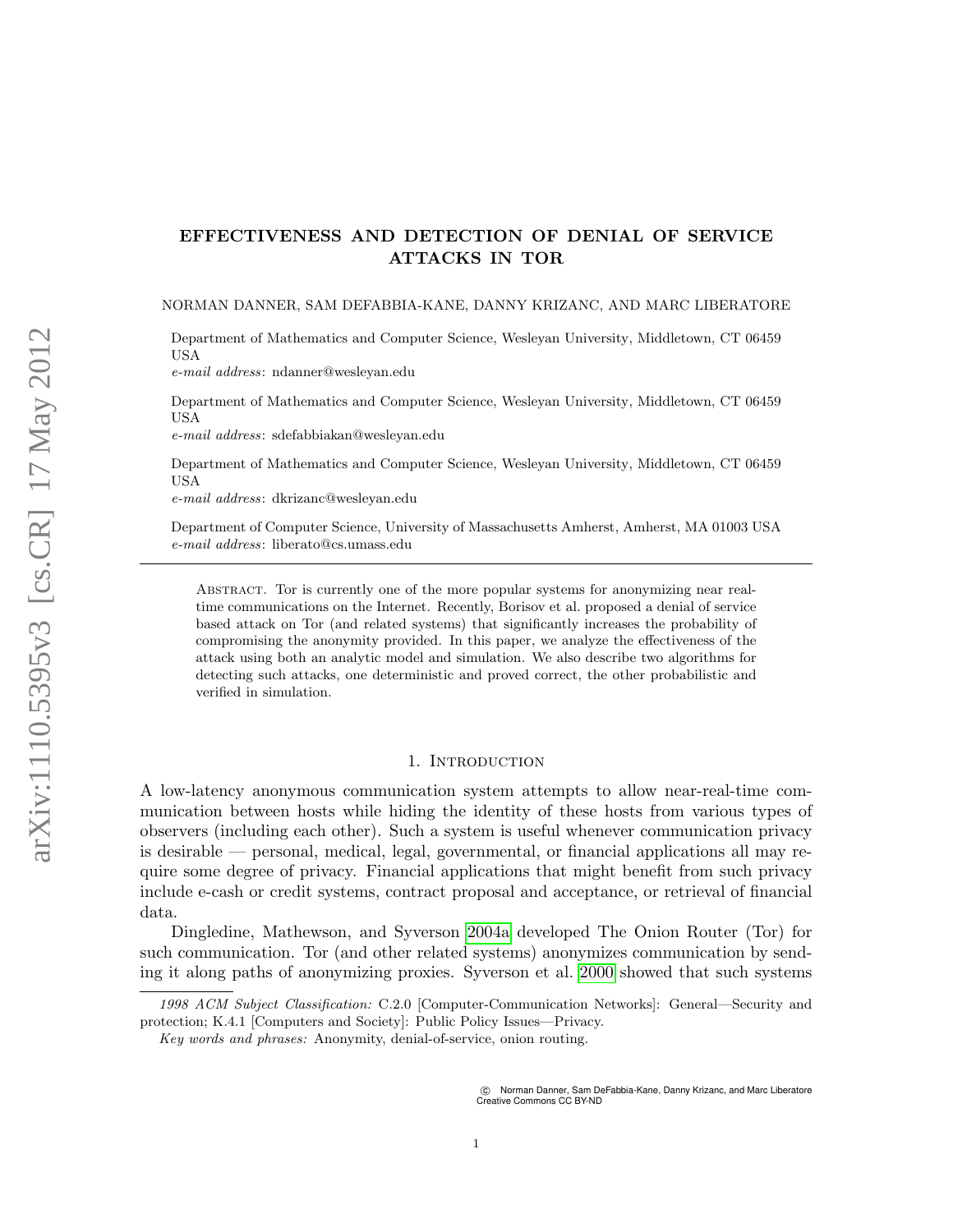are vulnerable to a passive adversary (one who does not modify traffic in any way) who controls the first and last proxies along such a path; roughly speaking, the attack involves a cross-correlation of timing data.

Active attacks, and in particular, denial of service (DoS) attacks, can increase the power of an otherwise limited attacker. For example, Dingledine, Shmatikov, and Syverson [2004b](#page-26-1) analyzed the impact of DoS on different configurations of mix networks. The Crowds design paper [Reiter and Rubin](#page-26-2) [\[1998\]](#page-26-2) examined the impact of circuit interruptions on anonymity. And the original Tor design paper describes various denial of service attacks.

More recently, Borisov et al. [2007](#page-26-3) showed that an adversary willing to engage in denial of service (DoS) could increase her probability of compromising anonymity. When a path is reconstructed after a denial of service, new proxies are chosen, and thus the adversary has another chance to be on the endpoints of the path.

In this paper we analyze the denial-of-service attack in detail and propose two detection algorithms.<sup>[1](#page-1-0)</sup> In Section [2](#page-1-1) we give a careful description of the attack in terms of a number of parameters that the attacker might vary to avoid detection (our model includes Borisov et al.'s attacker and the passive attacker as special cases). In Section [3](#page-6-0) we analytically assess the effectiveness of the attacker as a function of these parameters. We compare our analytic results to a simulation of the attacker based on replaying data collected from the deployed Tor network. We then prove in Section [4](#page-11-0) that an adversary engaging in the DoS attack in an idealized Tor-like system can be detected by probing at most  $3n$  paths in the system, where  $n$  is the number of proxies in the system. We give a more practical algorithm in Section [5,](#page-15-0) implement it in simulation, and show that it detects DoS attackers with low error rate. In Section [6](#page-20-0) we discuss attackers that do not fit our model perfectly and show how our detection algorithms might cope with such attackers. Finally, attacking and defending anonymity networks is an arms race; in Section [7](#page-23-0) we discuss other attempts to detect and defend against various kinds of attacks. In particular, we compare our more practical detection algorithm to the "client-level" algorithm for avoiding compromised tunnels described by [Das and Borisov](#page-26-4) [\[2011\]](#page-26-4) in that section.

# 2. The Denial of Service Attack

<span id="page-1-1"></span>We model the Tor network with a fully connected undirected graph.<sup>[2](#page-1-2)</sup> The vertices of the graph represent the Tor nodes (or relays), and the edges represent network connections between nodes. We define  $n$  to be the number of vertices.

A Tor client creates *circuits* (also referred to as paths or tunnels) consisting of three nodes; in our model, this equates to a path containing three vertices (in order) and the corresponding edges between them. The first node is referred to as the entry node and the last as the *exit* node. Application level communications between an initiator and a responder are then passed through the circuit. We assume that if the adversary controls the entry and exit nodes on a circuit, then she can in fact determine whether or not the traffic passing through the entry node is the same as the traffic passing through the exit node (and hence she can match the initiator with the recipient of the traffic). An early version of such an attack is given by [Levine et al.](#page-26-5) [\[2004\]](#page-26-5) and a more sophisticated version by Murdoch and Zieliński [\[2007\]](#page-26-6). We say that the attacker's relays are *compromised*. A

<span id="page-1-2"></span><span id="page-1-0"></span><sup>&</sup>lt;sup>1</sup>We reported on preliminary results in [Danner et al.](#page-26-7) [\[2009\]](#page-26-7).

<sup>2</sup>Some individual Tor nodes may disable connections on specific ports or to specific IP addresses. We have not determined if these significantly limit the graph.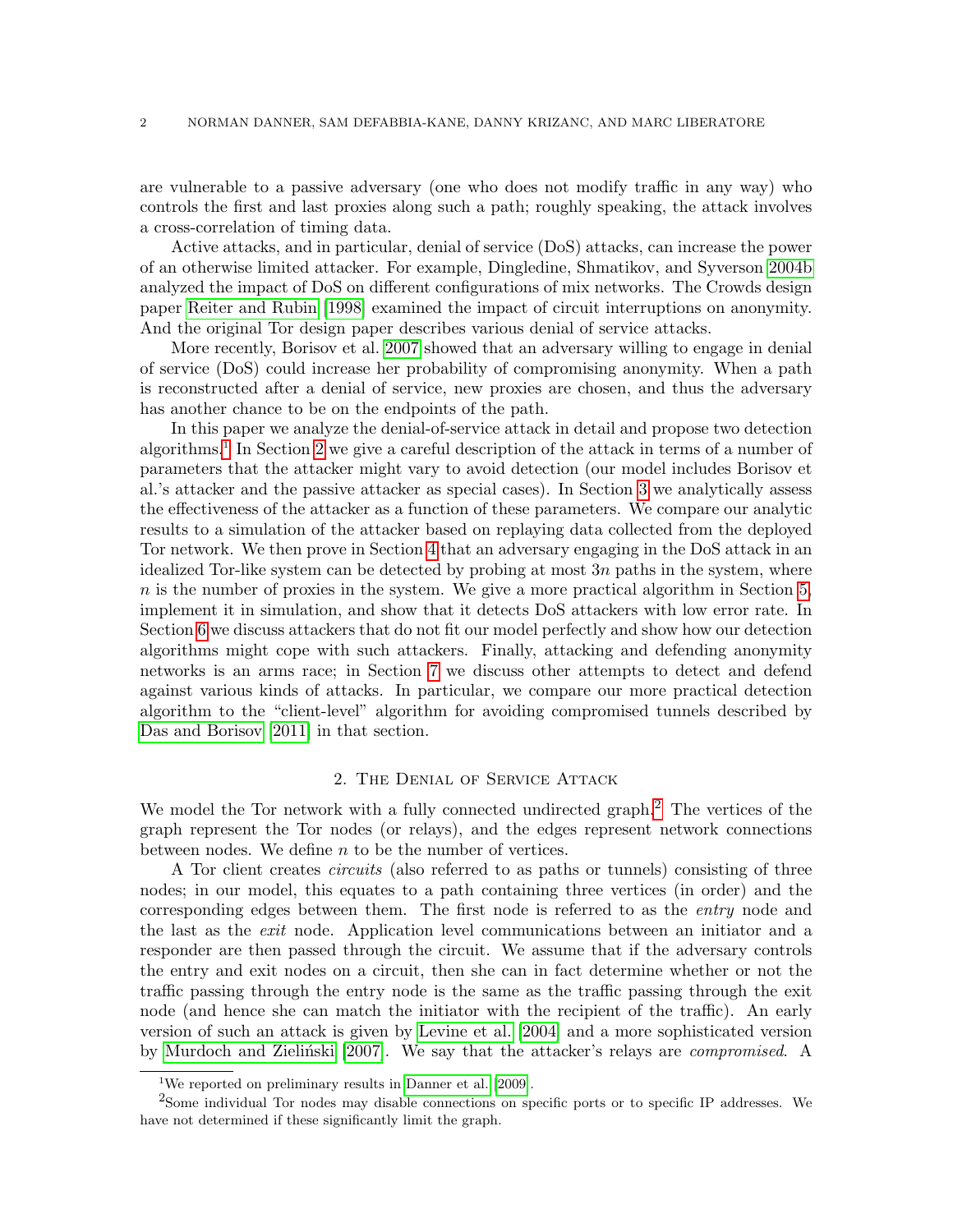circuit is compromised if at least one node on the circuit is compromised and controlled if the entry and exit nodes are compromised.

Syverson et al. [2000](#page-27-0) observe that if all nodes may act as exit nodes, then a passive adversary controls a circuit with probability  $\frac{c^2}{n^2}$ , where c is the number of nodes controlled by the attacker. Since controlling middle nodes is of little use, we might also consider an attacker who selectively compromises exit nodes. In this case the probability of control is  $\frac{c^2}{nc'}$ , where c' is the number of compromised exit nodes. Levine et al. [2004](#page-26-5) observe that if long-lived connections between an initiator and responder are reset at a reasonable rate then such an attack will be able to compromise anonymity with high probability within  $O(\frac{n^2}{c^2})$  $\frac{n^2}{c^2} \ln n$  resets.

But Tor's node-selection algorithm is more sophisticated than portrayed in these models.[3](#page-2-0) Nodes are assigned flags by directory servers, and among these flags are "Guard" and "Exit." Entry and exit nodes will only be chosen from nodes that are flagged Guard and Exit, respectively, and a given guard, middle, or exit node is chosen with probability proportional to its contribution to the total guard, network, or exit bandwidth. Furthermore, unless the total bandwidth contributed by exit nodes is greater than  $1/3$  of the total network bandwidth, exit nodes will not be chosen for any other position on a circuit. If the contribution is  $t > 1/3$ , then the probability with which an exit node will be chosen for a non-exit position is weighted by  $t - 1/3$ , so t must be significantly greater than  $1/3$  for an exit node to be chosen in a non-exit position with any non-trivial probability. The same applies to guard nodes.

Even further, guard nodes are not chosen each time a circuit is built by a client. Instead, a client constructs a list of *quard nodes* (currently of length 3) chosen by the above algorithm when first started, and thereafter always choses entry nodes uniformly at random from that list when constructing circuits (guard nodes were first described by [Wright et al.](#page-27-1) [\[2003\]](#page-27-1)). New nodes are added to the list only if there are fewer than three reachable nodes in the list, and a node is removed from the list only if it has not been reachable for some time. This protocol is intended to reduce the likelihood that a client eventually constructs a circuit that is controlled by an attacker. If new entry nodes were chosen for every circuit, then the probability that a compromised entry node is chosen converges to 1.0. The guard node list changes the calculus a bit: the probability of choosing a compromised node to put into the list is (hopefully) low, and if there are no such nodes in the list, then the client will never be subject to a traffic confirmation attack of the sort referenced earlier. However, if there is a compromised node in the list, then any circuit created by the client will have a compromised entry node with fairly high probability.

In order to further improve the chances of controlling a circuit, a number of researchers [Overlier and Syverson](#page-26-8) [\[2006\]](#page-26-8), [Bauer et al.](#page-26-9) [\[2007\]](#page-26-9), [Borisov et al.](#page-26-3) [\[2007\]](#page-26-3) have suggested that compromised nodes that occur on paths in which they are not the first or last node artificially create a reset event by dropping the connection. Borisov et al. [2007](#page-26-3) analyze the following version of this attack on Tor:

If the adversary acts as a first or last router on a tunnel, the tunnel is observed for a brief period of time and matched against all other tunnels where a colluding router is the last or first router, respectively. If there is a match, the tunnel is compromised; otherwise, the adversary kills the tunnel by no longer forwarding traffic on it. The adversary also kills all tunnels

<span id="page-2-0"></span> $3$ Unless otherwise noted, this paper refers to the algorithm and implementation of version 0.2.1.27 of Tor.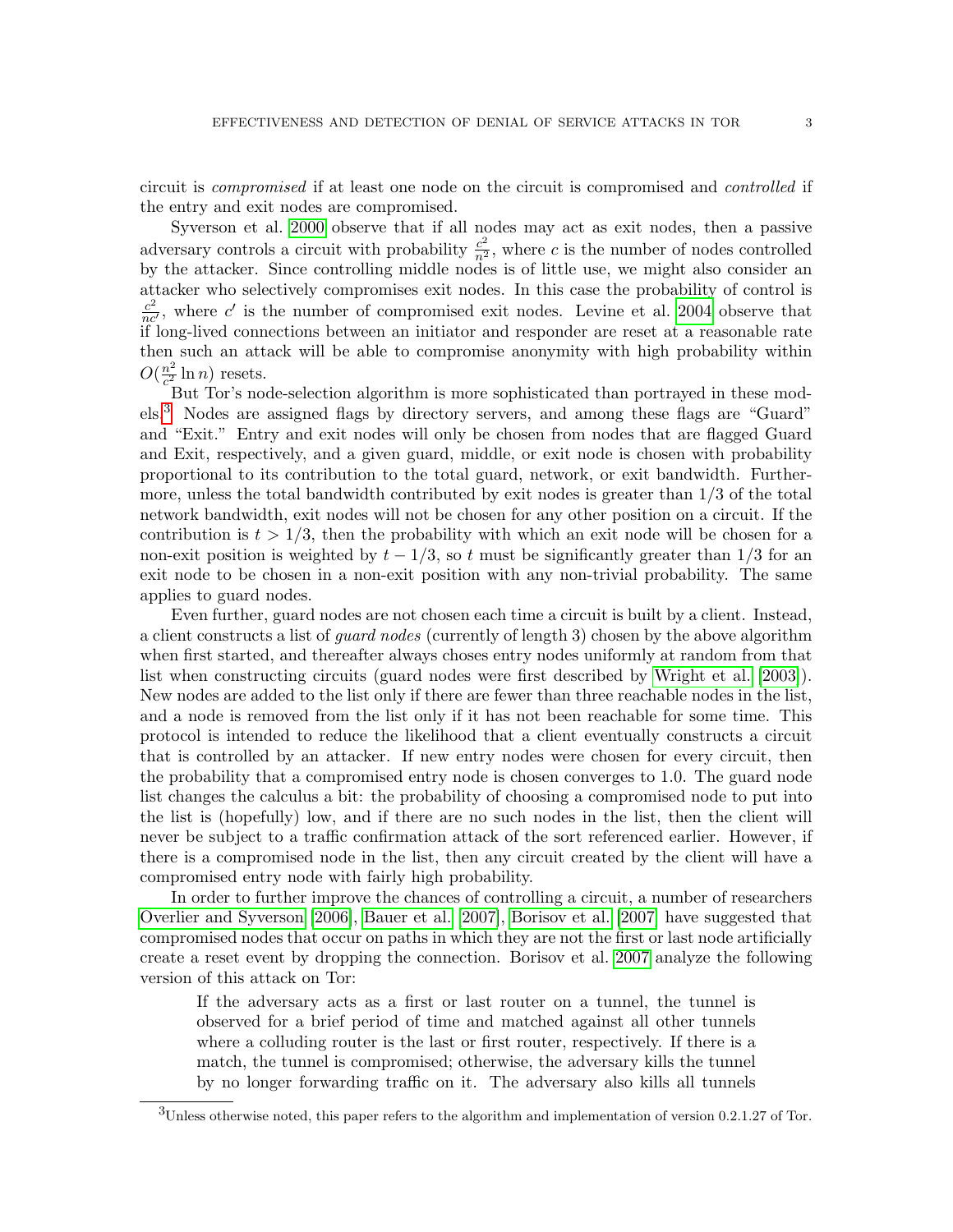where it is the middle node, unless both the previous and next nodes are also colluding.

In our terminology, Borisov et al.'s attacker can be described as killing circuits that are compromised but not controlled in an effort to increase the number of circuits that she controls.

Killing a large number of circuits may make an attacker's nodes stand out from other nodes on the network, so the attacker may try to "fit in" by not always killing compromised but uncontrolled circuits. In the notation introduced below, the attacker may have  $p_{\text{kill}} < 1.0$ . At the same time, nodes on the Tor network do fail, for example because they have reached bandwidth limits or because of network failures. So an attacker might also occasionally kill circuits that she controls in an attempt to look "more realistic." In the notation below, the attacker may have  $p_{\text{permit}} < 1.0$ .

So some relevant parameters for a denial-of-service attacker are the bandwidth contributed by attacker nodes (as this determines the probability with which her nodes are chosen as part of a circuit) and the probabilities of killing compromised uncontrolled circuits and permitting controlled circuits. More specifically, we identify the following partial list of parameters necessary to model the attacker:

- (1) g, the ratio of compromised guard bandwidth to total guard bandwidth.
- (2) e, the ratio of compromised exit bandwidth to total exit bandwidth.
- (3)  $p_{\text{kill}}$ , the probability that the attacker kills a compromised but uncontrolled circuit.
- (4)  $p_{\text{permit}}$ , the probability that the attacker permits a circuit that she controls to be used.

We make the following assumptions about the attacker:

- (1)  $g > 0$ ,  $e > 0$ , and  $p_{\text{permit}} > 0$  (otherwise the attacker can never control a circuit, or always kills any circuit she controls).
- (2) The attacker only compromises or runs nodes with the Guard or Exit flags (or both) set.
- (3) The attacker is local—i.e., the attacker can observe and modify traffic passing through nodes she controls, but not other traffic.

So the attacker described by Borisov et al. has  $(p_{\text{kill}}, p_{\text{permit}}) = (1.0, 1.0)$  and the passive attacker who never kills any circuits has  $(p_{\text{kill}}, p_{\text{permit}}) = (0.0, 1.0).$ 

We also make the following assumptions about the Tor network:

- (1) The only reason for relay failure is a compromised relay killing a circuit.
- (2) Paths are chosen with replacement.

Of course, the first assumption seems unreasonable, and the second is false: not only are paths chosen without replacement, but in fact no two nodes on a path can belong to the same /16 subnetwork. We make these assumptions about the network because modeling the actual behavior in our analytic model of the attacker is extremely difficult. We assess the impact of these two assumptions on our analytic model in Section [3.2.](#page-9-0)

As mentioned above, Tor uses a modified bandwidth-weighting algorithm to choose relays for each position. This algorithm chooses each relay with probability proportional to its weighted bandwidth, where the weight assigned to a relay depends on both the position being selected for (guard, middle, or exit) and the flags of the relay. A *quard-only (exit*only) relay is one with the Guard (Exit) flag set and the Exit (Guard) flag not set; this is in distinction to a *guard* (*exit*) relay, which is one in which the Guard (Exit) flag is set,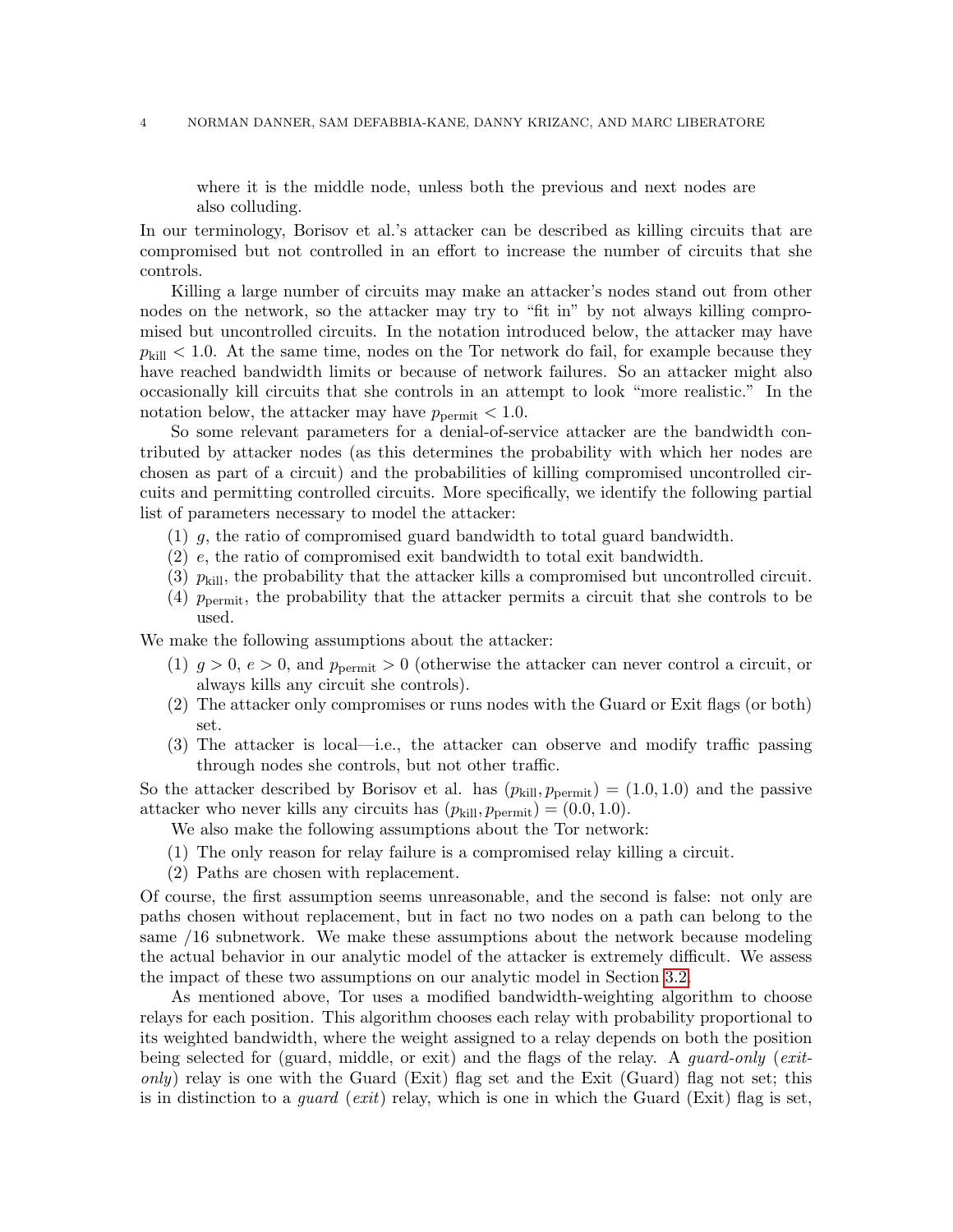| Parameters describing the attacker |  |  |  |
|------------------------------------|--|--|--|
|------------------------------------|--|--|--|

| g/e/z                                        | The ratio of compromised guard/exit/guard-exit bandwidth        |  |  |  |  |
|----------------------------------------------|-----------------------------------------------------------------|--|--|--|--|
|                                              | to total guard bandwidth.                                       |  |  |  |  |
| $p_{\text{kill}}$                            | The probability that the attacker kills a compromised but       |  |  |  |  |
|                                              | uncontrolled circuit.                                           |  |  |  |  |
| $p_{\text{permit}}$                          | The probability that the attacker permits (does not kill) a     |  |  |  |  |
|                                              | controlled circuit.                                             |  |  |  |  |
| $G'_0/E'_0/Z'$                               | The bandwidth<br>contributed by compromised<br>guard-           |  |  |  |  |
|                                              | only/exit-only/guard-exit relays.                               |  |  |  |  |
| $\gamma^\prime_0/\eta^\prime_0/\zeta^\prime$ | The ratio of compromised guard-only/exit-only/guard-exit        |  |  |  |  |
|                                              | bandwidth to total bandwidth.                                   |  |  |  |  |
| $g^*/m/e^*$                                  | The probability that a compromised node is chosen as a          |  |  |  |  |
|                                              | guard/middle/exit node under Tor's bandwidth-weighting          |  |  |  |  |
|                                              | algorithm.                                                      |  |  |  |  |
| Parameters describing the network            |                                                                 |  |  |  |  |
| $\, n$                                       | The number of relays in the Tor network.                        |  |  |  |  |
| G/E/T                                        | The bandwidth contributed by guard/exit/all relays.             |  |  |  |  |
| $G_0/E_0/Z$                                  | The bandwidth contributed by guard-only/exit-only/guard-        |  |  |  |  |
|                                              | exit relays.                                                    |  |  |  |  |
| $\gamma/\eta/\zeta$                          | The ratio of guard/exit/guard-exit bandwidth to total           |  |  |  |  |
|                                              | bandwidth.                                                      |  |  |  |  |
| $\gamma_0/\eta_0$                            | The ratio of guard-only/exit-only bandwidth to total band-      |  |  |  |  |
|                                              | width.                                                          |  |  |  |  |
| $w_{G_0}, w_{E_0}, w_Z$                      | Bandwidth-weighting factors used in relay selection.            |  |  |  |  |
| Other quantities and terms                   |                                                                 |  |  |  |  |
| K                                            | The number of circuit-creation attempts a client makes be-      |  |  |  |  |
|                                              | fore giving up.                                                 |  |  |  |  |
| Guard-only relay                             | A relay with the Guard flag set and the Exit flag not set.      |  |  |  |  |
| Exit-only relay                              | A relay with the Exit flag set and the Guard flag not set.      |  |  |  |  |
| Guard-exit relay                             | A relay with the Guard and Exit flags set.                      |  |  |  |  |
| Compromised circuit                          | The attacker controls at least one relay on the circuit.        |  |  |  |  |
| Controlled circuit                           | The attacker controls the entry and exit relays of the circuit. |  |  |  |  |
|                                              | TABLE 1. Notation and terminology used in Section 2.            |  |  |  |  |

irrespective of the Exit (Guard) flag. A guard-exit relay is one with both flags set. The bandwidth weights are defined in terms of the following values:

•  $G, E$ , and  $T$  are the guard-, exit-, and total bandwidth of the network;

•  $\gamma = G/T; \, \eta = E/T.$ 

•  $w_{G_0} = 1 - 1/3\gamma$ ;  $w_{E_0} = 1 - 1/3\eta$ ; and  $w_Z = w_{G_0}w_{E_0} = (1 - 1/3\gamma)(1 - 1/3\eta)$ .

The various weights are given in Table [2.](#page-5-0)

A node R is chosen for a given position with probability  $b'/T'$ , where b' is the weighted bandwidth of  $R$  and  $T'$  is the total bandwidth of all nodes weighted for that position. So to compute the probability that a compromised node is chosen in any position, we have to consider the possible combination of flags of that node. To that end, define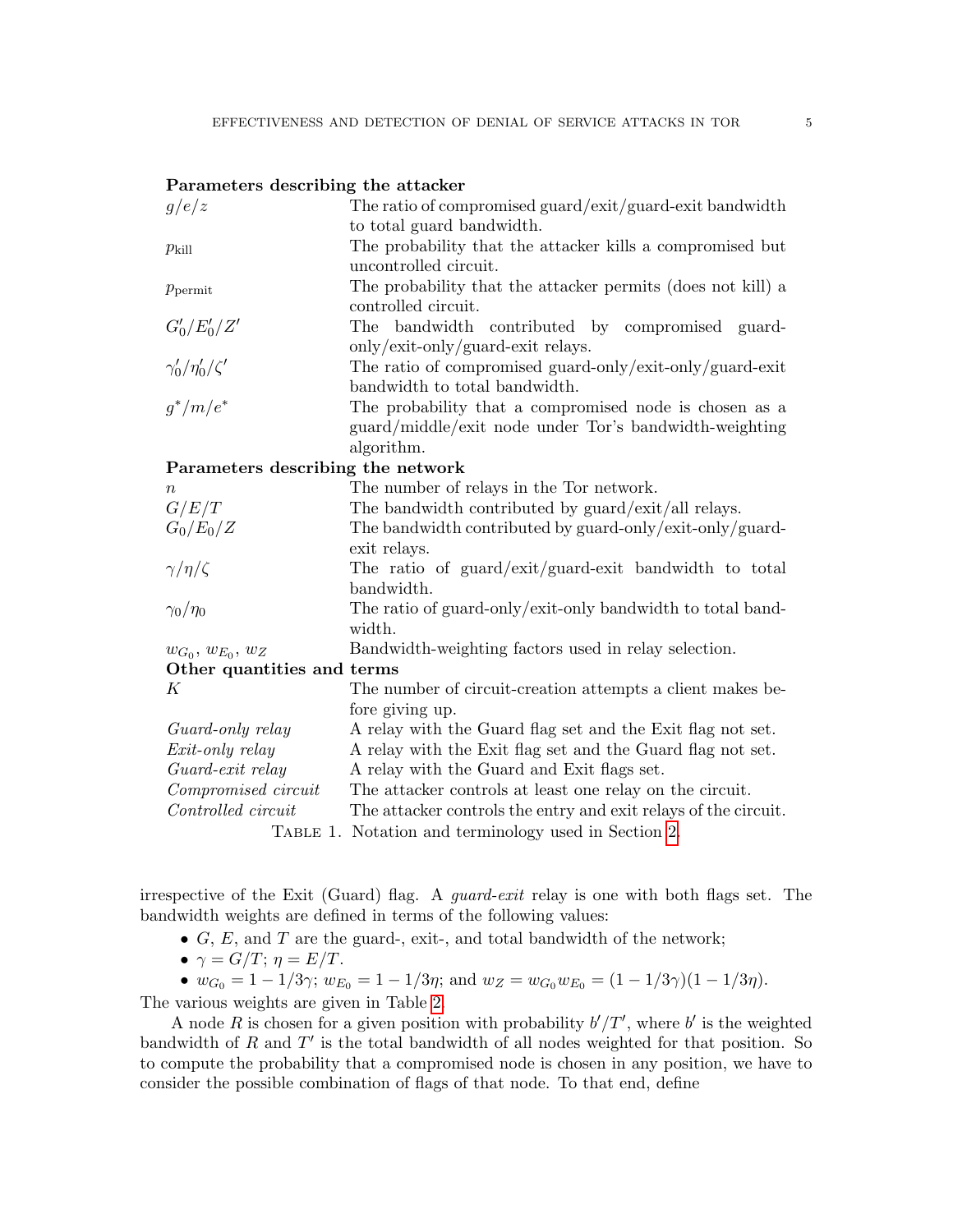|          |        | Flags                                |           |           |         |
|----------|--------|--------------------------------------|-----------|-----------|---------|
|          |        | Guard-only Exit-only Guard-exit None |           |           |         |
| Position | Guard  | 1.0                                  | 0.0       | $w_{E_0}$ | $0.0\,$ |
|          | Middle | $w_{G_0}$                            | $w_{E_0}$ | $w_z$     | 1.0     |
|          | Exit   | 0.0                                  | 1.0       | $w_{G_0}$ | 0.0     |

Table 2. Bandwidth weights assigned by Tor based on position and flags.

- $G_0$ ,  $E_0$ , and Z to be the guard-only, exit-only, and guard-exit bandwidth, respectively;
- $\gamma_0 = G_0/T; \eta_0 = E_0/T; \zeta = Z/T.$
- $G'_0$ ,  $E'_0$ , and  $Z'$  to be the compromised guard-only, exit-only, and guard-exit bandwidth, respectively;
- $\gamma'_0 = G'_0/T; \eta'_0 = E'_0/T; \zeta' = Z'/T.$

Thus the bandwidth contributed by guards and exits is  $G + E - Z = G_0 + E_0 + Z$ . We use these parameters to describe the probability of choosing compromised relays as follows:

• A compromised guard node is chosen with probability

$$
g^* = \frac{G'_0 + Z'w_{E_0}}{G_0 + Zw_{E_0}} = \frac{\gamma'_0 + \zeta' w_{E_0}}{\gamma_0 + \zeta w_{E_0}}
$$

.

The equality follows by dividing numerator and denominator by T.

• A compromised middle node is chosen with probability

$$
m = \frac{G'_0 w_{G_0} + E'_0 w_{E_0} + Z' w_Z}{G_0 w_{G_0} + E_0 w_{E_0} + Z w_Z + (T - G_0 + E_0 + Z)}
$$
  
= 
$$
\frac{G'_0 w_{G_0} + E'_0 w_{E_0} + Z' w_Z}{T - (G_0 (1 - w_{G_0}) + E_0 (1 - w_{E_0}) + Z (1 - w_Z))}
$$
  
= 
$$
\frac{\gamma'_0 w_{G_0} + \eta'_0 w_{E_0} + \zeta' w_Z}{1 - (\gamma_0 (1 - w_{G_0}) + \eta_0 (1 - w_{E_0}) + \zeta (1 - w_Z))}.
$$

• A compromised exit node is chosen with probability

$$
e^* = \frac{E'_0 + Z'w_{G_0}}{E_0 + Zw_{G_0}} = \frac{\eta'_0 + \zeta'w_{G_0}}{\eta_0 + \zeta w_{G_0}}.
$$

Several of the parameters just described can be defined in terms of the others. In particular:

- $\gamma_0 = \gamma \zeta$  and  $\eta_0 = \eta \zeta$ .
- $\gamma'_0 = g\gamma z\zeta$  and  $\eta'_0 = e\eta z\zeta$ . We can see this by noting that  $\gamma'_0T = G'_0 = gG zZ$ , from which the expression for  $\gamma'_0$  follows. The expression for  $\eta'_0$  is derived similarly.

In order to have a parameter for compromised guard-exit bandwidth that corresponds to g and e, set  $z = Z'/Z$ , so that  $\zeta' = z\zeta$ . Then taking into account the fact that  $\gamma_0, \gamma'_0, \eta_0$ ,  $\eta_0'$ , and  $\zeta'$  are defined in terms of the other parameters, a full specification of the attacker for the purposes of our model consists of:

- (1)  $g, e$ , and  $z$ , the guard-, exit-, and guard-exit bandwidth contributed by compromised nodes;
- (2)  $\gamma$ ,  $\eta$ , and  $\zeta$ , the ratios of guard-, exit-, and guard-exit bandwidth to total bandwidth of the network;

<span id="page-5-0"></span>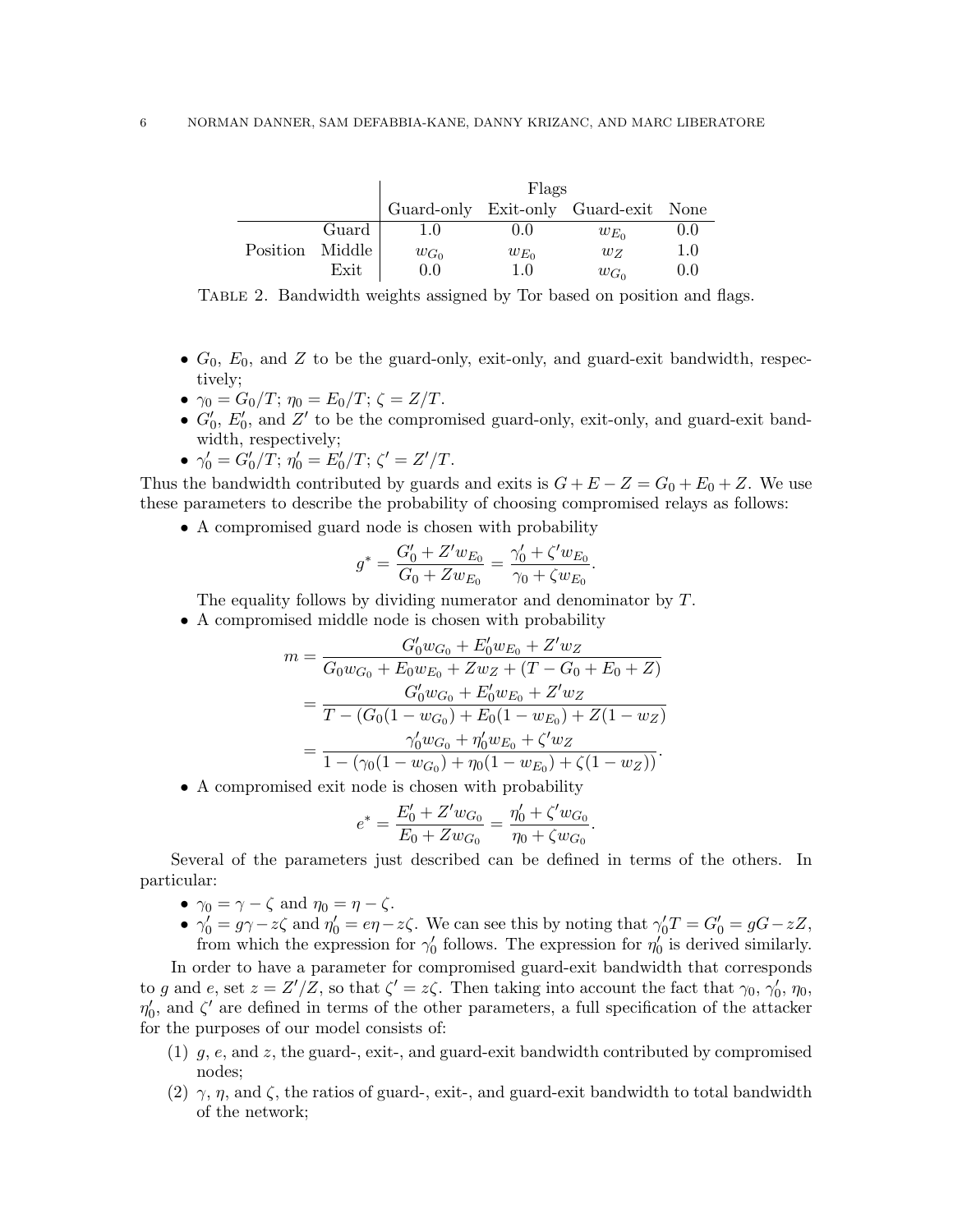(3)  $p_{\text{kill}}$  and  $p_{\text{permit}}$ , the kill- and permit- probabilities of the attacker. This completes our description of the attacker.

## 3. Effectiveness of the attack

<span id="page-6-1"></span><span id="page-6-0"></span>3.1. Theoretical results. We give a theoretical assessment of the effectiveness of the denial-of-service attack in this section. To do so, we fix the parameters describing the attacker and consider the following experiment:

- (1) Choose a client at random.
- (2) The client repeatedly chooses a path according to the path-selection algorithm described earlier until he choses a successful path.
	- The path is unsuccessful if it is compromised or controlled and killed by the attacker.
	- The path is successful otherwise.
- (3) If the client chooses K unsuccessful paths for some fixed K, then he gives up.

We say that the attacker eventually controls the client's path if the client chooses a successful path that is controlled by the attacker. We can then ask what the probability is that the attacker eventually controls the client's path.

We wish to focus on the parameters g, e,  $p_{\text{permit}}$ , and  $p_{\text{kill}}$ . To do so, we fix  $\gamma = .70$ ,  $\eta = .40$ , and  $\zeta = .30$ , values that we measured on the deployed Tor network in mid June 2011 (so we assume that the attacker's nodes do not have a significant impact on the total guard or exit bandwidth fraction).

The values of  $q$ ,  $e$ , and  $z$  are not independent, because compromised guard-exit bandwidth (as described by z) imposes a lower bound on compromised guard bandwidth and exit bandwidth. To achieve some desired values of  $g$  and  $e$ , the attacker can compromise relays with a strategy that ranges the spectrum from compromising no guard-exit relays to compromising as many as possible along with additional guard-only or exit-only relays to make up the bandwidth not obtained through guard-exit relays. Although it is straightforward to run a guard-only relay (simply configure it to refuse exits), running an exit-only relay is not quite so straightforward for the attacker. This is because the Guard flag is assigned by Tor's directory authorities on the basis of the relay's stability and bandwidth. Thus, in order to avoid having it set, the attacker must run exit relays of low stability and/or bandwidth, both of which options seem antithetical to the attacker's goal of being the endpoints of many circuits. For that reason, we will assume that our attacker takes the other end of the spectrum. To achieve target compromise ratios  $g$  and  $e$ , the attacker comprises/runs guard-exit relays until the compromised guard or exit bandwidth ratio is either g or e, respectively. She then compromises/runs relays of the other type until that desired bandwidth ratio is achieved. In this case,  $z$  is an "observed" value, which our analytic model does not handle directly. Based on simulations of this strategy (see Section [3.2\)](#page-9-0), we have observed that this approach typically results in  $z \approx 1.5g$  when  $g = e$  and  $g \ge .05$  (the ratio is larger for smaller values of g, reaching about 2.5 for  $g = .01$ ). So for our analytic evaluation, we will take  $z = 1.5q$ .

The appropriate value of  $K$  depends on the typical length of time it takes for a circuitcreation attempt to fail and the time it would normally take a client application to time out waiting for a connection and hence give up. In our measurements, a failed circuit-creation attempt either takes very little time (around .5 seconds) or a very long time (around 60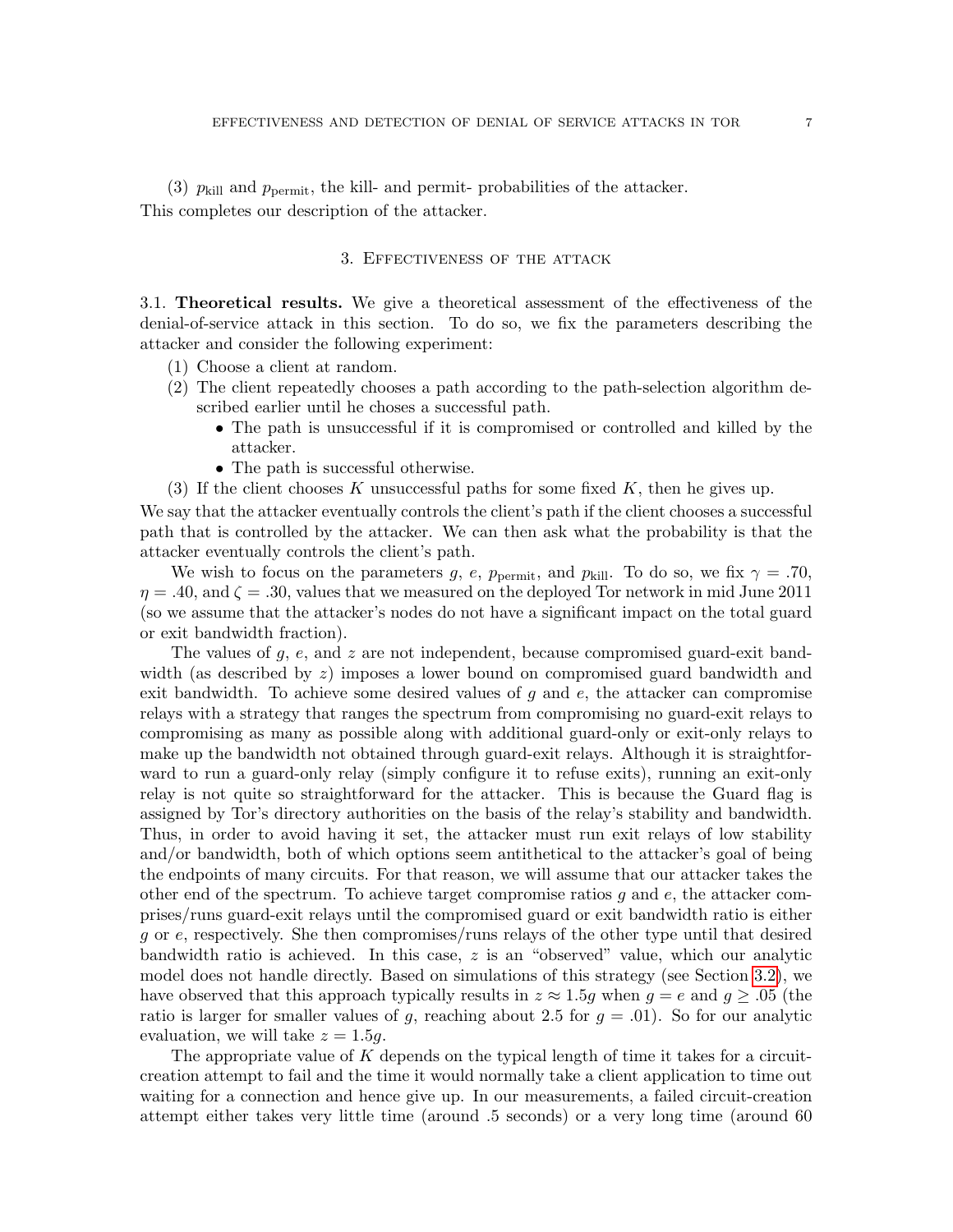seconds). Thus if there are attacks currently running, we can model the attacker by taking K between 2 and 120. Since killing uncontrolled circuits quickly gives the attacker more chances to control the client's circuit, we choose  $K = 120$ . Of course, this represents a very efficient attacker; we return to this choice at the end of Section [3.2.](#page-9-0)

We now determine the probability that the attacker eventually controls the client's path. If there are 0 attackers in the client's guard-node list, then the probability of eventual control is 0. Since the attacker eventually controls the client's circuit if there is some  $i < K$  such that the client chooses i unsuccessful paths followed by a path that is controlled by the attacker, the probability of eventual control with  $j \geq 1$  attackers in the guard-node list is

$$
\Pr[\text{even. ctrl., } j \text{ attacksers}] = \sum_{i=0}^{K-1} u_j^i \left( p_{\text{permit}} \cdot \frac{j}{3} \cdot e^* \right) = \left( p_{\text{permit}} \cdot \frac{j}{3} \cdot e^* \right) \left( \frac{u_j^K - 1}{u_j - 1} \right)
$$

where  $u_j = u_j(C)$  is the probability that the path C is unsuccessful when the client has j attacker nodes in his guard node list. We compute  $u_i(C)$  as follows:

$$
u_j(C) = (1 - p_{\text{permit}}) \cdot \Pr[C \text{ controlled}] + p_{\text{kill}} \cdot \Pr[C \text{ compr., uncontr.}]
$$
  
=  $(1 - p_{\text{permit}}) \left(\frac{j}{3} e^*\right) + p_{\text{kill}} \cdot \left(\frac{j}{3} \left(1 - e^*\right) + \left(1 - \frac{j}{3}\right) e^* + \left(1 - \frac{j}{3}\right) (1 - e^*) m\right).$ 

This is derived as follows. C is controlled if the client chooses a compromised guard node (probability  $j/3$ ) and a compromised exit node (probability  $e^*$ ). C is compromised and uncontrolled if either the client chooses a compromised guard node and an uncompromised exit node (probability  $(j/3)(1-e^*)$ ), an uncompromised guard node and a compromised exit node (probability  $(1-j/3)(e^*)$ ), or uncompromised guard and exit nodes and a compromised middle node (probability  $(1 - j/3)(1 - e^*)m$ ).

Taking into account the probability of having  $i$  attackers in the client's guard-node list,

$$
\Pr[\text{even. ctrl.}] = \sum_{j=1}^{3} {3 \choose j} (1 - g^*)^{3-j} (g^*)^j \left( p_{\text{permit}} \cdot \frac{j}{3} \cdot e^* \right) \left( \frac{u_j^K - 1}{u_j - 1} \right).
$$

Figure [1](#page-8-0) shows the contour plot of the eventual control probability for the naive denialof-service attacker  $((p_{\text{permit}}, p_{\text{kill}}) = (1.0, 1.0))$  and the passive attacker  $((p_{\text{permit}}, p_{\text{kill}}) =$  $(1.0, 0.0)$  in terms of g and e, with the other parameters fixed as described above. As expected, the naive attacker controls significantly more circuits, consistently about twice as many, regardless of  $g$  and  $e$ . Perhaps something that is not so obvious without this analysis is that for high compromise ratios, the attacker gets more bang for her buck by compromising additional exit bandwidth rather than guard bandwidth.

We can also consider varying  $p_{\text{kill}}$  and  $p_{\text{permit}}$  while keeping g and e constant. Figure [2](#page-8-1) shows the contour plot of the eventual control probability for a low-resource attacker  $(g =$  $e = .01$ ) and a high-resource attacker  $(g = e = .10)$ . We see that the low-resource attacker with  $(p_{\text{permit}}, p_{\text{kill}}) = (1.0, 1.0)$  eventually controls about .007\% of circuits, whereas the comparable high-resource attacker eventually controls about .9% of circuits. Increasing compromised guard and exit bandwidth by a factor of 10 increases the number of eventuallycontrolled circuits by a factor of more than 100.

So what are the resources required by our high-resource attacker? At the time of our measurements, the guard-only, exit-only, and guard-exit bandwidths of the deployed network were about 605 MB/s, 300 MB/s, and 365 MB/s, respectively, so our attacker would have to provide about 97 MB/s with guards and 65 MB/s with exits. An attacker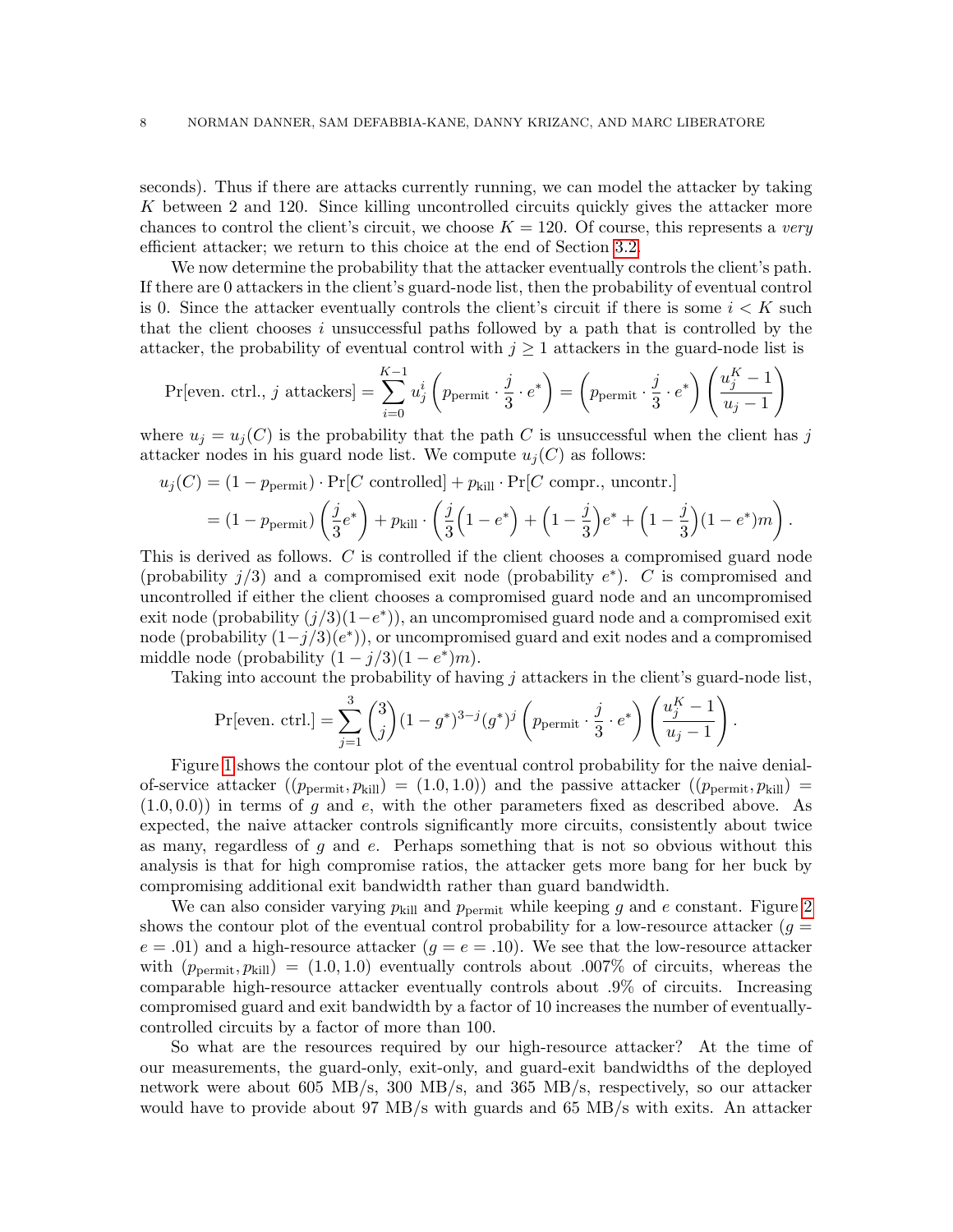<span id="page-8-0"></span>

FIGURE 1. Eventual control probability for the naive  $((p_{\text{permit}}, p_{\text{kill}})$  =  $(1.0, 1.0)$  and passive  $((p_{\text{permit}}, p_{\text{kill}}) = (1.0, 0.0))$  attackers in terms of guard and exit node bandwidth contributed by the attacker.

<span id="page-8-1"></span>

FIGURE 2. Eventual control probability for low resource  $(g = e = .01)$  and high-resource  $(g = e = .1)$  attackers.

following our strategy of preferring guard-exit relays would therefore have to provide about 65 MB/s of guard-exit bandwidth and 30 MB/s of guard-only bandwidth. If she tries to keep a low profile by running her nodes at the median bandwidth for each type (about 333 KB/s and 385 KB/s for guard-exit and guard-only, respectively), she would have to run about 180 guard-exits and 80 guard-only relays. If instead she runs nodes in the 90-th percentile by bandwidth (about 5.8 MB/s and 4.4 MB/s for guard-exit and guard-only, respectively), she would need to run about 11 guard-exits and 7 guard-only relays, which certainly seems well within reason. Our low-resource attacker really is low-resource, provided she has sufficient bandwidth to run nodes in the 90-th percentile: she need only run two guard-exits and one guard-only relay. However, these very low numbers of relays may be a bit misleading, because in practice no relay can appear twice in a single circuit. If the attacker has very few nodes, then it seems possible that choosing paths without replacement could have an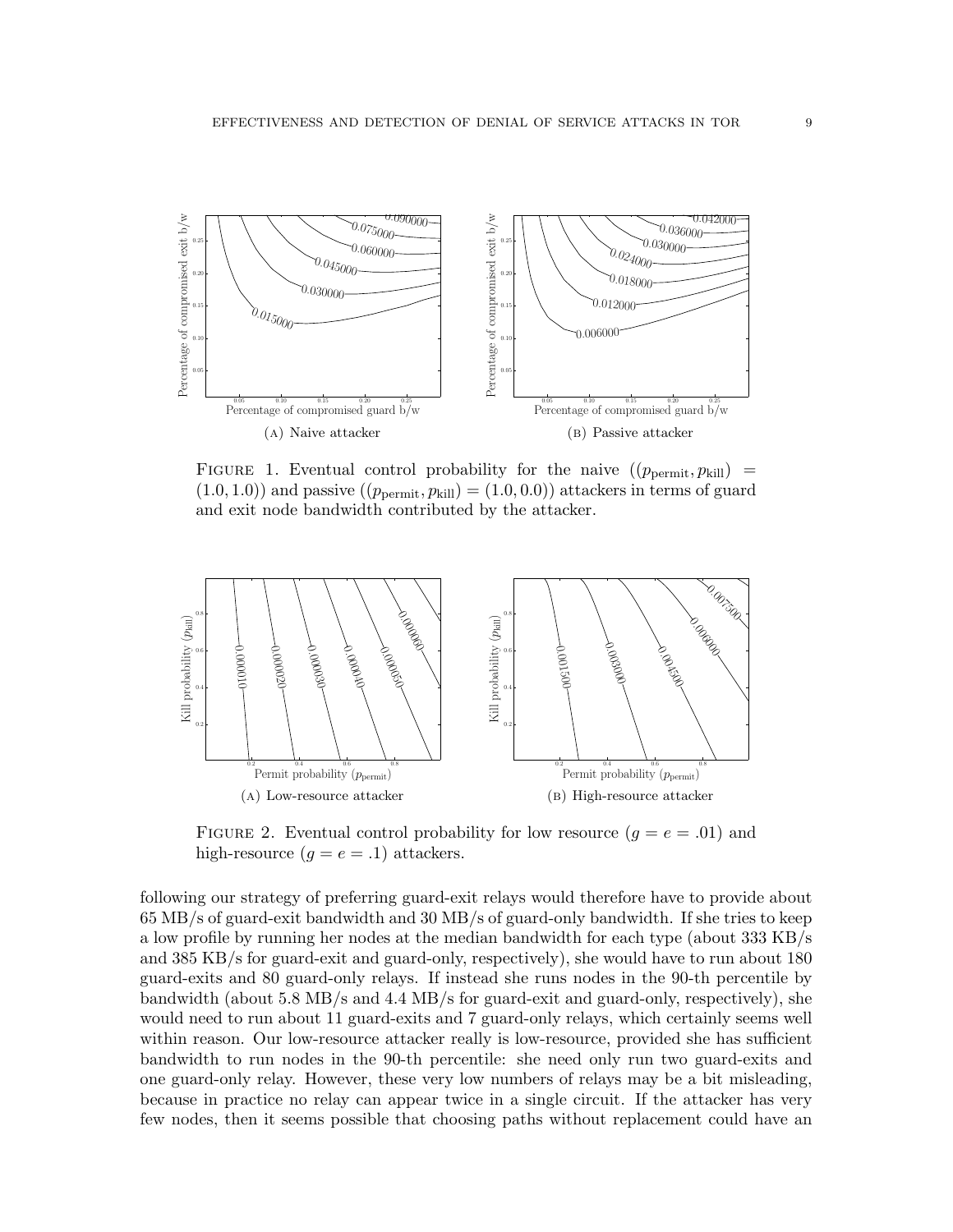adverse effect on the attacker. For example, if the chosen guard makes up a significant contribution to the attacker's guard-exit bandwidth, then the probability of choosing a compromised exit may be much lower than that predicted by this model. We address this issue in the next section.

<span id="page-9-0"></span>3.2. Simulation results. As we have already mentioned, our model does not take into account the fact that relays fail for reasons unrelated to an attacker; for example, there may be transient network failures, a relay may have reached its bandwidth cap, etc. Furthermore, our model assumes that paths are chosen with replacement,<sup>[4](#page-9-1)</sup> whereas Tor circuits are chosen without replacement. So to assess the quality of our analytic model, we implement a "replay" simulation as described below and compare the proportion of eventually-controlled circuits predicted by the analytic model to the proportion that are eventually controlled in the simulation.

Define a *lifecycle* for a relay R to be a function  $\ell_R : \{0, 1, \ldots\} \to \{-1, 0, 1\}$ . The idea is that we "probe" R some number of times, and  $\ell_R(t)$  is the result of the t-th probe. A probe consists of constructing a circuit of the form  $(G, R, E)$  and downloading a small file through the circuit, where G and E are relays that we control. Probe t succeeds  $(\ell_R(t) = 1)$  if the file is successfully downloaded and otherwise the probe *fails*. A probe may fail because  $R$ is not in the consensus at time t  $(\ell_R(t) = -1)$  or for some other reason such as a transient network failure, bandwidth limiting, etc.  $((\ell_R(t) = 0)$ . A trial consists of probing each relay in the network. We collect lifecycle data on each relay in the deployed network by conducting some number of trials; for the results reported here, we conducted 100 trials over a period of about 48 hours.

With this lifecycle data in hand, we can simulate the denial-of-service attack as follows:

- (1) Mark some number of the relays that are in the consensus in the first trial as attackers; these relays are chosen according to requested values of the parameters  $g_0, e_0$ , and z as described in our model of the attacker.<sup>[5](#page-9-2)</sup> Because relays have discrete bandwidths, the actual ratio of compromised bandwidth will differ somewhat from these requested values. We compromise relays starting at the top 90-th percentile of bandwidth without regard to actual reliability.
- (2) Attempt to build a circuit as follows:
	- (a) Select 3 guard relays from those relays R that have the Guard flag set in trial 0.
	- (b) Choose a trial  $t$  at random and try to build a circuit up to some maximum number of times (corresponding to the parameter  $K$  in our analytic model).
		- (i) Select an entry relay uniformly at random from the 3 guard relays.
		- (ii) Select middle node and exit relays from those relays R such that  $\ell_R(t) \neq$ −1 (exit relays must have the Exit flag set). Choose these two relays so that all three relays are distinct.
		- (iii) If any of the relays R has  $\ell_R(t) = 0$ , the build attempt fails; try again.
		- (iv) If the circuit is compromised but not controlled, the attacker kills it with probability  $p_{\text{kill}}$ ; if it is killed, try again.
		- (v) If the circuit is controlled, the attacker kills it with probability  $1-p_{\text{permit}}$ ; if it is killed, try again.

<span id="page-9-1"></span><sup>&</sup>lt;sup>4</sup>To do otherwise would mean that our analytic model would have to take into account the bandwidth contribution of a chosen relay.

<span id="page-9-2"></span><sup>&</sup>lt;sup>5</sup>This reflects a possibly unrealistic "global" attacker in that the compromised relays span the range of IP addresses.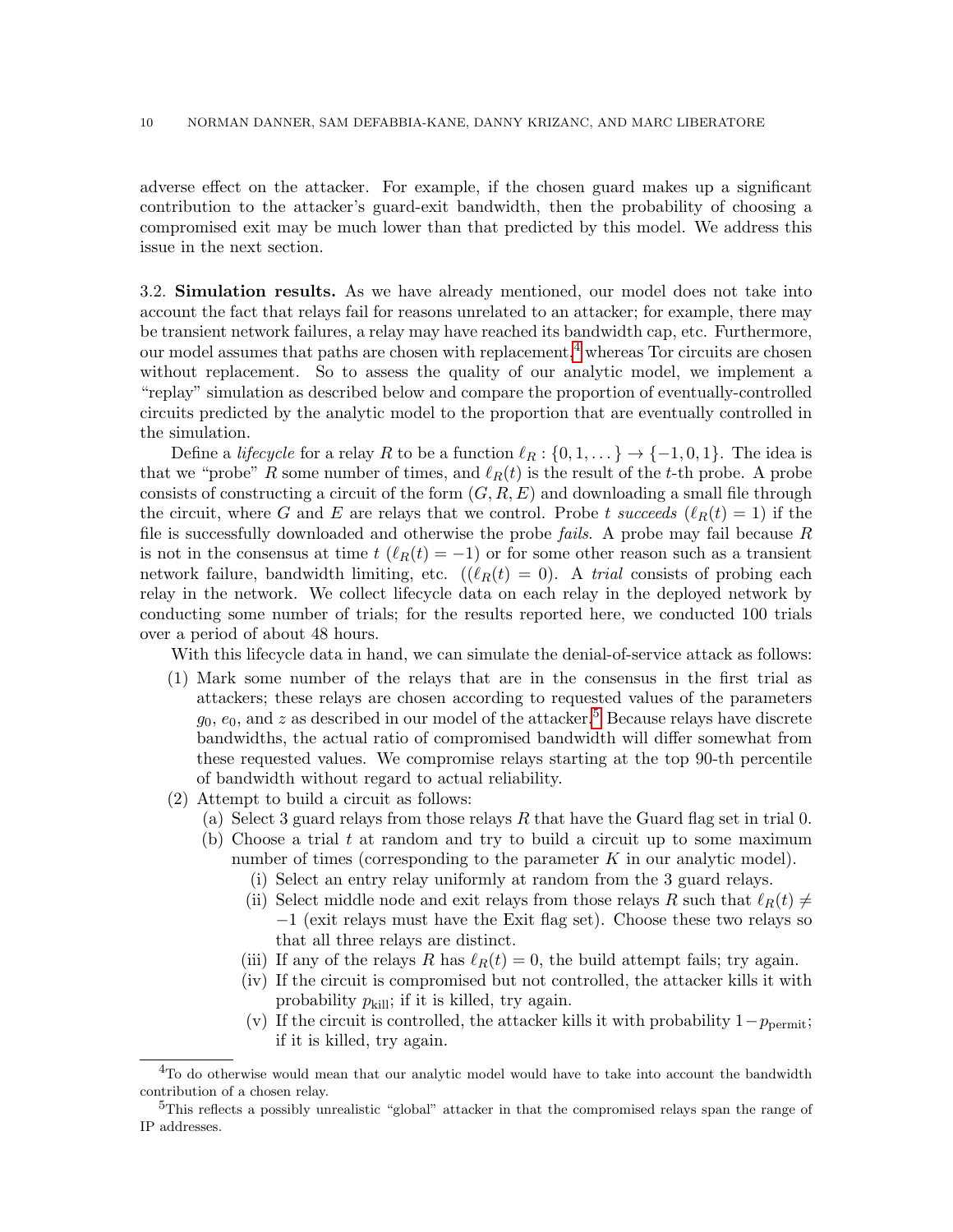<span id="page-10-0"></span>

Figure 3. Comparison of analytic model and simulation. The boxes show the interquartile range and median value of the percentage of eventuallycontrolled circuits. See Appendix [A](#page-24-0) for details.

#### (vi) Otherwise, the build attempt is successful.

We can then analyze how many of the circuit construction attempts result in circuits that are eventually controlled by the attacker.

We show one such comparison in Figure [3.](#page-10-0) For this analysis we consider compromise ratios  $r \in [0.0, 10]$ . We simulate the construction of many circuits with  $g = e = r$  and an attacker who prefers guard-exit relays to guard-only or exit-only as described in the previous section. We then set  $g'$ ,  $e'$  and  $z'$  to be the actual compromised bandwidth ratios in the simulation and compute the analytically-predicted compromise ratio with these values (network parameters such as  $\gamma$ , etc. are taken to be the corresponding values in the first trial of the replay data). As we can see, the analytic model matches the simulation quite closely. In particular, our unrealistic assumptions about the Tor network do not appear to significantly impact the quality of the analytic model of the denial-of-service attacker.

Returning to the choice of K, it turns out that the value (in the range  $[2, 120]$ ) has little impact on the effectiveness of the attacker as predicted by the analytic model. The plots corresponding to Figures [1](#page-8-0) and [2](#page-8-1) are almost unchanged when we set  $K = 2$ ; the greatest change is in Figure  $1(a)$ , which has the same general contours, but starting with the lowest contour at .01 and the highest at .06. We might expect that the assumption in the model that circuits only fail because they are killed by the attacker to have more impact with lower values of  $K$ , since now it seems much more likely that the client would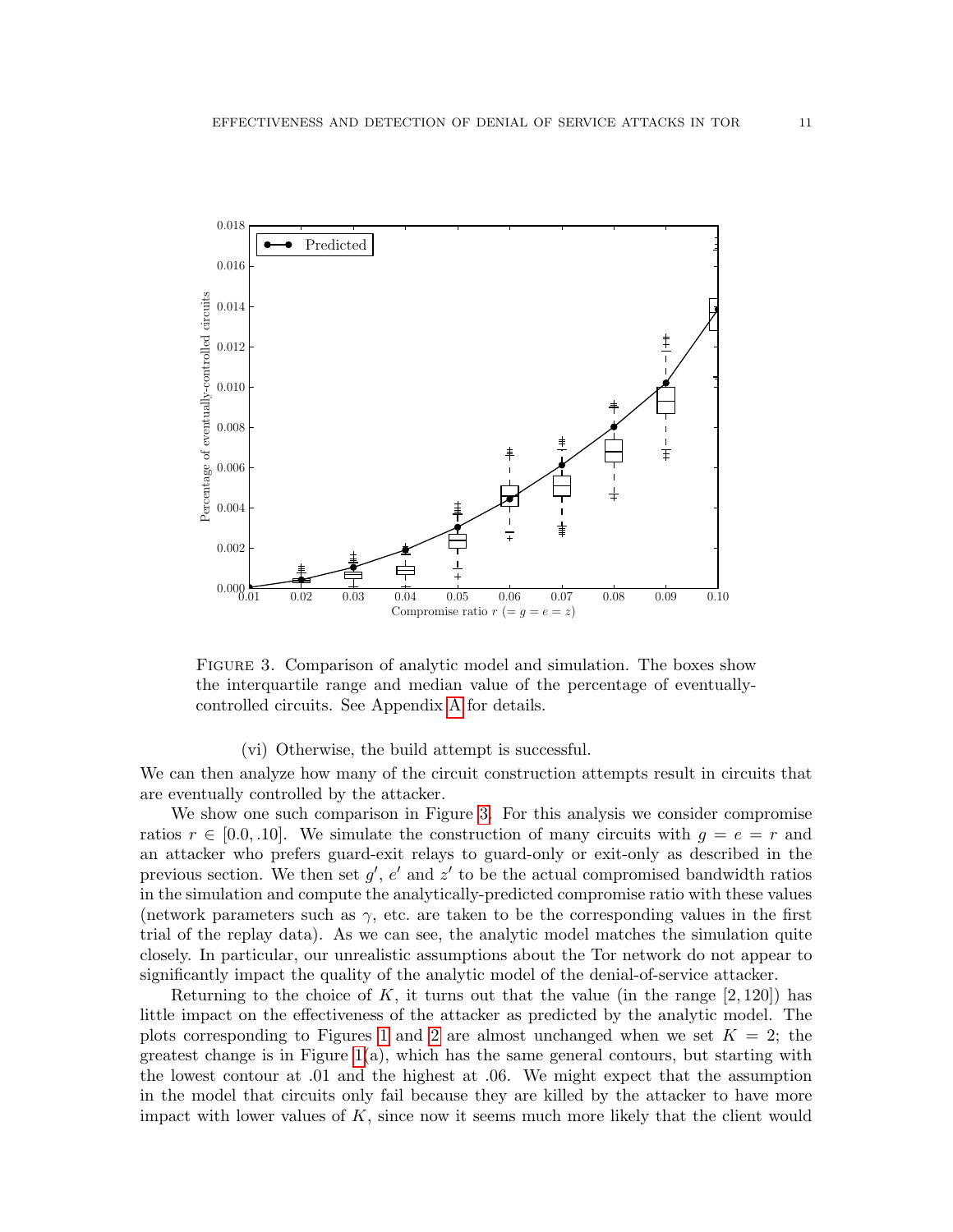give up before the attacker could control a circuit. This is indeed the case; with  $K = 2$  the analytic model consistently over-estimates the effectiveness of the attack as implemented in simulation. However, the over-estimation is by a relatively small amount. Analyzing the simulated model with  $K = 120$ , we also see that almost all attempts to build a successful circuit (controlled or not) produce one in  $\leq 15$  attempts. Comparing the analytic model to simulation with  $K = 15$  yields a comparison very close to that shown in Figure [3.](#page-10-0)

3.3. How much is enough? It is natural to ask at this point whether any version of the attack is "effective." In other words: how high must the eventual control probability be for the attack to be considered to be a success? We do not give a specific answer to this question, because it seems that it depends on the goals of the attacker, but we can consider a couple of scenarios.

Suppose a "script-kiddie" just wishes to make some connections between clients and servers, uninterested in the specific identity of either. Then practically any eventual-control probability will do the job. In this case, of course, a passive attack is the route to take.

Suppose a crime-fighting unit or a repressive regime wishes to identify some (initially unknown) users of a specific service. At first blush, it is not clear that denial-of-service is of any great help here, because the users are likely to have no compromised guard nodes; though such users will have a harder time connecting to the service, they will be no more easily identified. But if the goal is to make high-profile "examples" of just a few users, then even a modest success rate could be sufficient, provided it is high enough to identify users within the regime's jurisdiction. We address the scenario of deploying denial-of-service against a targeted individual in Section [6;](#page-20-0) such an attacker is likely to have more global resources at her disposal than we are considering here.

# 4. Detecting the Attack

<span id="page-11-0"></span>In this section we show how to detect a DoS attack as described in the previous section. Briefly, the detection algorithm makes  $O(n)$  probes of the network, where a probe consists of setting up a circuit and passing data through it. By analyzing the successful and failed probes, we can identify nodes involved in such an attack if they exist. We make the following assumptions about the Tor network and the attacker:

- (1) The length of the paths used by the Tor implementation under attack is fixed independent of (and strictly less than)  $n$  and that paths consist of distinct nodes.
- (2) The attacker is described by  $(p_{\text{kill}}, p_{\text{permit}}) = (1.0, 1.0)$  (the other parameters are unknown).
- (3) The number of compromised nodes is at least 2 but less than n. Both bounds are reasonable, since at least two compromised nodes are required to perform the underlying traffic confirmation attack on typical circuits,<sup>[6](#page-11-1)</sup> and an anonymity network composed entirely of compromised nodes is of no value to an honest user.<sup>[7](#page-11-2)</sup> We address this assumption further after the proof of the theorem.

<span id="page-11-1"></span> $6$ As shown by [Overlier and Syverson](#page-26-8) [\[2006\]](#page-26-8), hidden servers are vulnerable to single-node traffic confirmation attacks.

<span id="page-11-2"></span><sup>7</sup>Observe that it is impossible by using only the above probes of the network to distinguish between the case where all nodes are compromised and no nodes are compromised. In both cases, all probes will result in circuits that are not killed. The algorithm presented in Section [5](#page-15-0) does not have this restriction.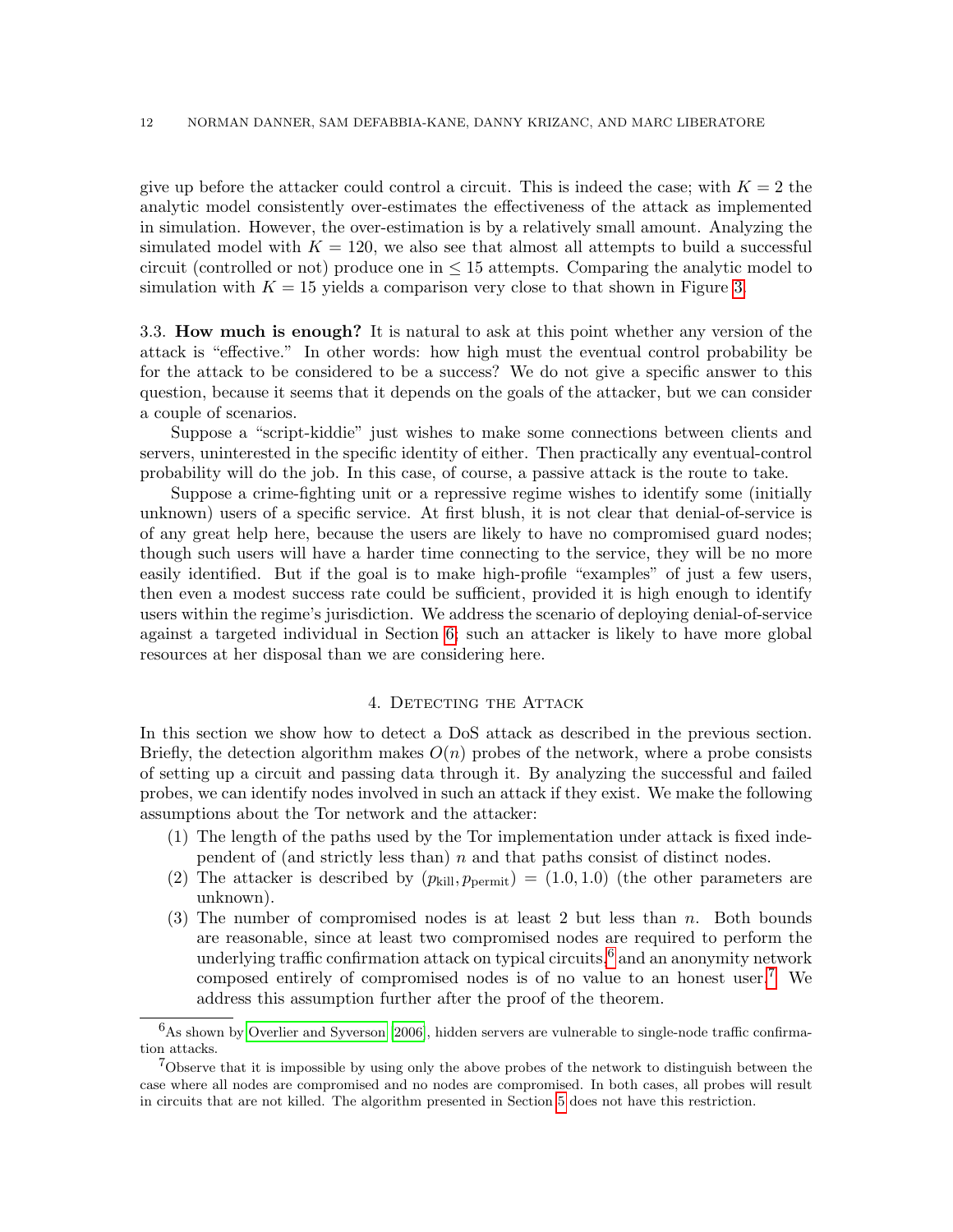(4) The only reason a probe fails (i.e., the circuit setup fails or the circuit dies while data is being passed through it) is because it is killed by an attacker on the circuit. Of course, this ignores the fact that honest nodes may also fail, whether due to traffic overload, intentional shutdown, etc.; we discuss how to handle this after the proof of the theorem.

<span id="page-12-0"></span>Theorem 4.1. Under the above assumptions we can detect all of the compromised nodes of the Tor network in  $O(n)$  probes. For the case of paths of length 3 the number of probes required is at most 3n.

*Proof.* Let k be the length of the paths used by the Tor implementation under consideration. We denote the probe consisting of the path of length k starting with  $u_1$  and ending with  $u_k$ with edges between  $u_i$  and  $u_{i+1}$  for  $i = 1, \ldots, u_{k-1}$  by  $(u_1, \ldots, u_k)$ . We say a probe succeeds if the circuit is not killed, otherwise it fails.

Choose a set  $X = \{x_1, \ldots, x_{k-1}\}\$  of  $k-1$  distinct nodes, arbitrarily. Perform the following set of probes:  $(x_1, y, x_2, \ldots, x_{k-1})$  for each y not in X. One of three cases results.

Case 1: All  $n - k + 1$  probes succeed. In this case both  $x_1$  and  $x_{k-1}$  must be compromised (if one is, then every probe is compromised but uncontrolled; if neither is, then at least one probe is compromised but uncontrolled; in either case, not all probes succeed). For any node  $y \notin X$ , y is compromised if and only if the probe  $(x_1, \ldots, x_{k-1}, y)$  is successful. To test nodes in X, fix any  $x \notin X$  and consider probes of the form  $(x_1, \ldots, x_{i-1}, x, x_{i+1}, \ldots, x_{k-1}, x_i)$  for each  $x_i \in X$ ,  $2 \le i < k-1$ ; again,  $x_i$  is compromised if and only if this probe is successful.

Case 2: Among the  $n - k + 1$  probes, at least one succeeds and at least one fails. If either endpoint were compromised, then either all probes would succeed (if the other endpoint were compromised) or all probes would fail (if the other endpoint were uncompromised). Thus neither endpoint is compromised. But then if any of  $x_2, \ldots, x_{k-2}$  were compromised every probe would fail. Thus in this case all of the nodes in  $X$  are uncompromised, any y for which the probe failed is compromised, and any y for which the probe succeeded is uncompromised.

Case 3: All  $n-k+1$  probes fail. In this case we can conclude that either all nodes in X are uncompromised and all nodes not in  $X$  are compromised, or at least one of the nodes in  $X$  is compromised (otherwise all nodes in  $X$  and some node not in  $X$  are uncompromised, so at least one probe succeeds). For each pair of nodes  $x_i, x_j \in X$  consider probes of length k of the form  $(x_i, y, \ldots, x_j)$ , where positions 3 through  $k-1$  consist of  $X \setminus \{x_i, x_j\}$  in an arbitrary fixed order and y ranges over nodes not in X. Suppose that for some pair  $x_i, x_j \in X$  all probes succeed. This second round of probes is the same as the first, but with a different arrangement of the nodes in  $X$ . Thus the same reasoning as in Case 1 lets us conclude that  $x_i$  and  $x_j$  are compromised and we proceed as in that case to determine the status of the remaining nodes. Otherwise, for each pair  $x_i, x_j \in X$  there is  $y \notin X$  such that the probe  $(x_i, y, \ldots, x_j)$  fails. In this case, if there is at least one uncompromised node in X, then there is exactly one uncompromised node in  $X$ . Now we consider probes of length  $k$ of the form  $(x, \ldots, y)$ , where  $x \in X$ , positions 2 through  $k-1$  consist of  $X \setminus \{x\}$  in an arbitrary fixed order, and  $y$  ranges over nodes not in  $X$ . Suppose every probe of the form  $(x, \ldots, y)$  fails. If there were exactly one compromised node in X, then necessarily every node not in  $X$  is uncompromised, which means that there is exactly one compromised node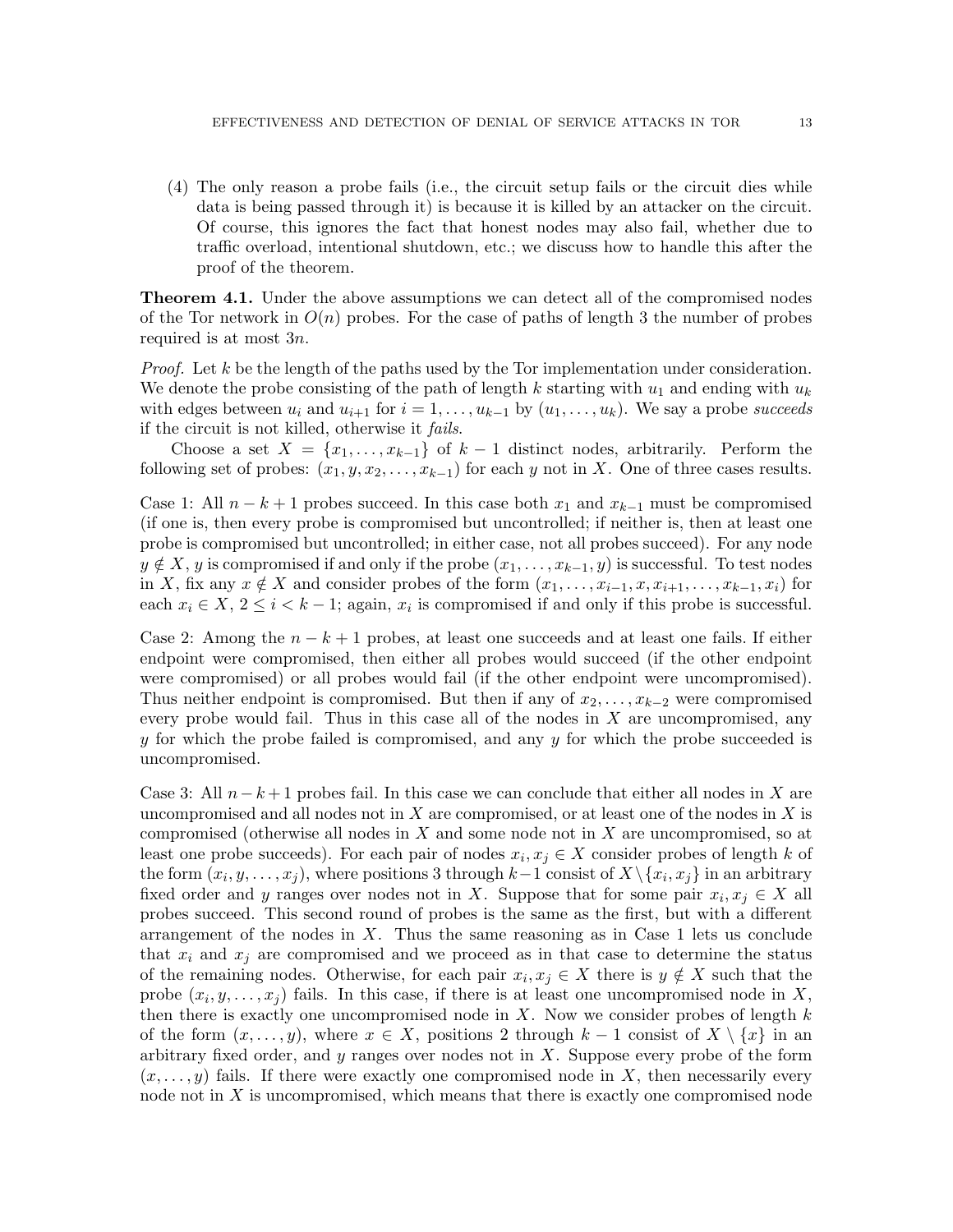in the entire network, violating our assumption that there are at least two such nodes.<sup>[8](#page-13-0)</sup> Thus we conclude that if all probes  $(x, \ldots, y)$  fail, then no nodes in X are compromised and all nodes not in X are compromised. Otherwise there are  $x \in X$  and  $y \notin X$  such that  $(x, \ldots, y)$  succeeds. Suppose x were not compromised. Then there would be a compromised node in  $X \setminus \{x\}$  or y would be compromised; in either case the probe  $(x, \ldots, y)$  would fail, a contradiction. So x is compromised and hence x is the only compromised node in X. Furthermore, the compromised nodes not in  $X$  are precisely those  $y$  such that the probe  $(x, \ldots, y)$  succeeds.

Analysis. The worst case number of probes occurs in Case 3 in which we do at most  $(\binom{k-1}{2}$  $^{-1}_{2}) +$  $(k-1)(n-k+1)$  probes beyond the initial  $n-k+1$  probes that define the cases.<sup>[9](#page-13-1)</sup> As k is assumed to be fixed independent of n this is clearly  $O(n)$ . For the case  $k = 3$  (the default for Tor), we notice that the initial set of probes and the first set of probes in Case 3 are the same, so in fact we conclude that the total number of probes is  $\leq 3n$ .  $\mathbf{L}$ 

What happens if we apply this algorithm, but there are in fact no compromised nodes? Case 1 of the proof applies, and since every probe described in that case would succeed, we would conclude that every relay in the network is compromised. In fact, the same applies if all nodes are compromised. At this point, presumably a human would step in to determine whether it is more likely that no relays are compromised or the entire network is, and take action accordingly.

Now we discuss how to handle the situation in which a probe may fail for reasons unrelated to an attacker (e.g., an honest node may fail, or there may be a transient network failure on one of the links). The problem is that the detection algorithm cannot tell what the source of the failure is. We now define a probe to consist of r attempts to create the specified circuit, where  $r$  depends on the failure rate of circuits (compromised or not) and the probability of error in the algorithm we find acceptable. We report that the probe fails if all r of the attempts fail, and otherwise that it succeeds.

We say that a probe is *wrong* if it fails but either the circuit is uncompromised or it is controlled. Since  $(p_{\text{kill}}, p_{\text{permit}}) = (1.0, 1.0)$ , a probe consisting of r independent trials can be wrong only if (a) an honest circuit fails  $r$  times in a row or (b) a circuit with both end points compromised fails  $r$  times in a row. Assume that any given circuit fails due to unreliable nodes or edges with probability  $f$ . Then, under the independence assumption, (a) or (b) occur with probability at most  $f^r$ , i.e., the probability that a probe consisting of r independent trials is correct is at least  $1 - f^r$ . If the algorithm performs m such probes (i.e., probes m circuits overall) the probability they are all correct is greater than  $(1 - f<sup>r</sup>)<sup>m</sup>$ . Assume we require that our algorithm correctly identifies all nodes as either honest or compromised with probability at least  $1-\epsilon$ . Then it is easy to see (using standard approximations) that choosing

$$
r > \frac{\ln \ln (\frac{1}{1-\epsilon}) - \ln m}{\ln f}
$$

is sufficient.[10](#page-13-2)

<span id="page-13-0"></span> ${}^{8}$ The full attack is impossible with a single compromised node, though an adversary could still perform an occasional denial of service with one such node. A single compromised node could be detected in a number of probes linear in  $n$ , though we omit the details here.

<span id="page-13-1"></span><sup>&</sup>lt;sup>9</sup>Since some probes will be repeated, the actual number can be made a bit smaller.

<span id="page-13-2"></span><sup>&</sup>lt;sup>10</sup>This bound follows from  $(1 - \epsilon) < (1 - f^r)^m < e^{-(mf^r)}$ .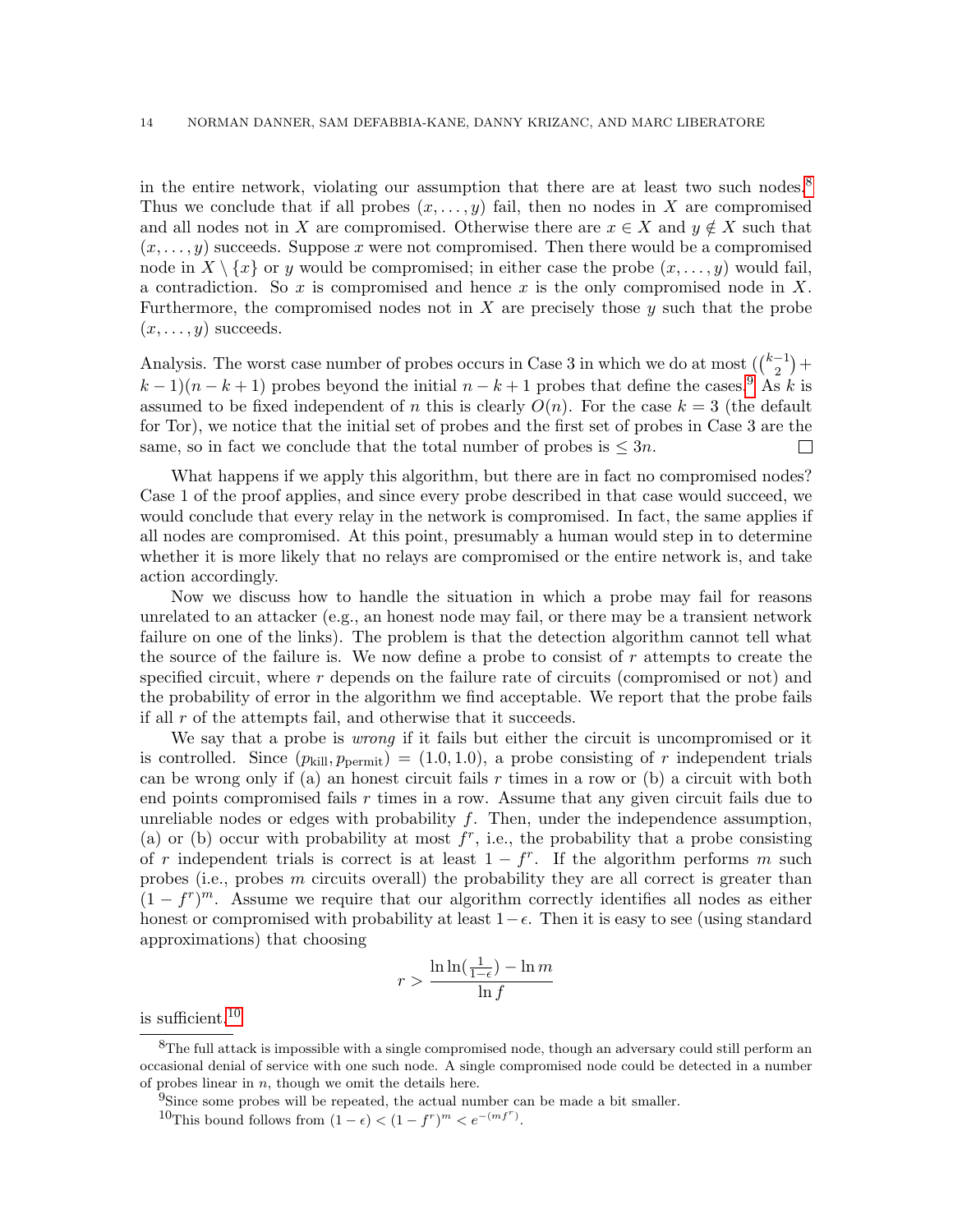<span id="page-14-0"></span>

Figure 4. Median circuit failure rates from replay data. For details, see Appendix [A.](#page-24-0)

We can use our replay data to gain some insight into an appropriate value for  $f$ . In Figure [4,](#page-14-0) we show the failure rate for circuit construction. For each trial we constructed a number of circuits by choosing three relays at random (respecting Guard and Exit flags as appropriate) and declaring the circuit a success if all three relays were successfully probed, and a failure otherwise.[11](#page-14-1) We choose the relays uniformly at random (i.e., without bandwidth-weighting), because the detection algorithm does not use bandwidth weighting to construct its circuits. For the purpose of choosing a lower bound on  $r$ , it suffices to find a reasonable upper bound on f; from our data, taking  $f = .45$  suffices.<sup>[12](#page-14-2)</sup> If we also take  $m = 7500$  (the worst-case number of probes for a 2500-node Tor network) and  $\epsilon = .0004$ (so that we expect less than one misidentification) we see that  $r = 21$  is sufficient. So on the deployed network, this modified algorithm would perform  $\leq 3rn = 63n$  probes. Of course, we require that the above repeated attempts be independent which is highly unlikely to be the case. But by spreading the repetitions out over time we can increase our confidence that observed failures are not caused by randomly-occurring transient network failures, bandwidth limits on relays, etc.

<span id="page-14-2"></span><span id="page-14-1"></span> $11$ We have verified that this experiment predicts circuit construction success/failure with high probability.

 $12$ In [Danner et al.](#page-26-7) [\[2009\]](#page-26-7), we indicate a failure rate of .2. In that paper we were considering circuits as constructed by Tor using its bandwidth-weighting algorithm. Here we are looking at circuits constructed at random, which are less likely to be reliable.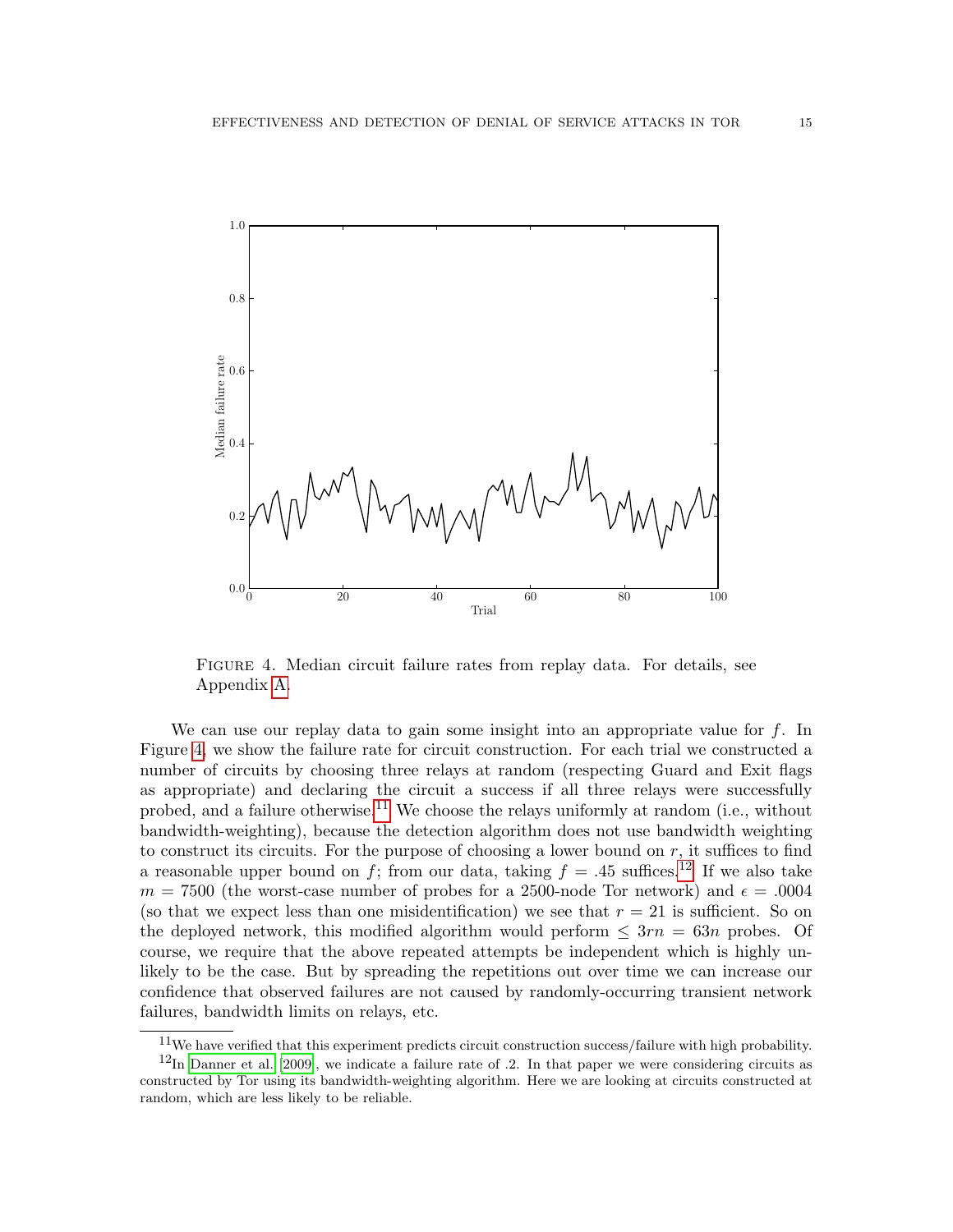A concern with this detection algorithm is that if  $x_1$  is a compromised relay, then the attacker likely notices that she is the entry guard in a sequence of circuits in which the middle nodes traverse the entire network. Presumably the attacker stops killing circuits, so we follow Case 2; we end up concluding that  $x_1$  is uncompromised, and a further sideeffect is that  $x_1$  effectively ends up framing other (uncompromised) nodes. But how likely is this scenario? The probability that  $x_1$  is compromised is the fraction of compromised guard nodes (by number, not bandwidth). Assuming some degree of human intervention, and assuming that a relay must be identified as compromised multiple times, the attacker escapes detection only if we repeatedly choose her nodes in the set  $X$ , which happens with low probability.

### 5. Detection in Practice

<span id="page-15-2"></span><span id="page-15-0"></span>5.1. A "bad-relay, good-relay" detection algorithm. The detection algorithm described in Section [4](#page-11-0) along with the measurements made above provide a reasonably practical method for detecting the DoS attack in progress. We can handle non-naive attackers and reduce the number of probes of the network significantly if we are willing to accept probabilistic detection and assume the existence of a single honest router under our control. This single honest router is a trustworthy guard node [Wright et al.](#page-27-1) [\[2003\]](#page-27-1). This trust is important: Borisov et al. [2007](#page-26-3) note that the use of (untrusted) guard nodes in general may make the adversary more powerful when performing the predecessor attack [Wright et al.](#page-27-2) [\[2002\]](#page-27-2), but the assumption of a trusted guard node avoids this problem entirely. By "trusted" we mean that the node itself is not under the control of an attacker. This can be arranged by installing one's own router and using it as the guard node. The adversary must not be able to distinguish this node from other guard nodes on the network, for otherwise she can choose to not attack connections from the trusted node and remain hidden. Although this assumption is unrealistic with respect to a global passive adversary that can observe all network traffic (because of the very specific traffic patterns coming out of this node), we are assuming that our adversary is local.<sup>[13](#page-15-1)</sup> Furthermore, we are not arguing that every user should have a trusted guard node, but rather just the user or organization running the detection algorithm we describe here.

The simplified detection algorithm works as follows. First, query the Tor directory servers for a list of exit nodes, possibly restricted by requiring some degree of stability according to the various flags associated to each node. Call this list of nodes the *candidate* exits. Then, repeat the following steps l times for some value of l: for each candidate node, create a circuit where the first node is our trusted node and the second is a candidate. Retrieve a file through this circuit, and log the results. Each such test either succeeds completely, or fails at some point, either during circuit creation or other initialization, or during the retrieval itself. Either failure mode could be the result of a natural failure (e.g., network outages, overloaded nodes), or an attacker implementing the DoS attack. A candidate node with a high failure rate is a *suspect exit*; this failure rate can be tuned with the usual trade-off between false positives and negatives. Repeat an analogous process to create a list of suspect guard nodes; this time the circuit starts at a guard node chosen at random and exits at our trusted node.

<span id="page-15-1"></span> $13$ Tor is typically assumed to be defenseless against a global passive adversary, and hence such an adversary would have no need of denial-of-service attacks.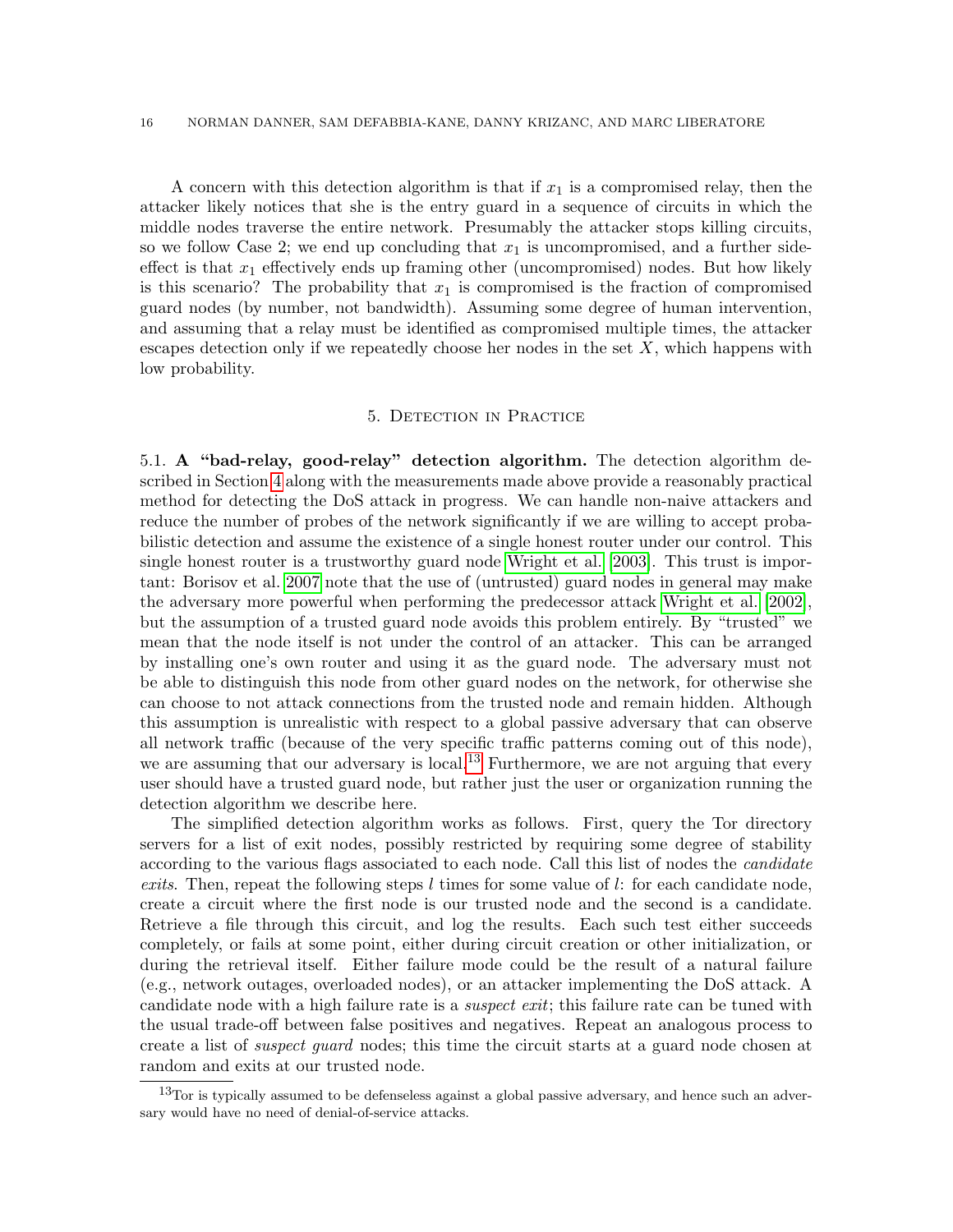Once the lists of suspect guards and exits are generated, the following steps are repeated  $l'$  times for an appropriately chosen  $l'$ . Each possible pairing of a suspect guard and suspect exit is used to create a circuit of length two.<sup>[14](#page-16-0)</sup> As above, the circuits thus created are used to perform a retrieval, and the successes and failures are logged. In this set of trials, we are looking for paths with low failure rates over the  $l'$  trials. Nodes on such paths could be under control of the adversary, and are termed guilty.

As we can see, this detection algorithm performs at most  $ln+l'n^2$  probes of the network. From the simulation results described next, we can take  $l = l' \leq 15$ . Furthermore, the number of suspects is usually much less than n; we will see that it is typically about  $n/10$ . Finally, we have also determined that instead of considering every pairing of a suspect guard and exit, for each suspect we can choose 20 relays of the complementary type at random and consider the 20 corresponding pairs. Putting all this together results in a detection algorithm that performs  $\leq 17n$  probes of the network, as compared to the 63n probes required by the algorithm of the previous section.

5.2. The algorithm in simulation. We implement this detection algorithm against our simulation of the denial-of-service attack described in Section [3.2.](#page-9-0) Our implementation is as follows:

- (1) Mark some number of relays as attackers as described in Section [3.2.](#page-9-0)
- (2) Choose a *suspect cutoff rate* (scr) and a *quilty cutoff rate* (gcr).
- (3) Perform suspect-node detection:
	- (a) Choose l equally-spaced trials  $t_{s,0}, \ldots, t_{s,l-1}$  for some l.
	- (b) For each relay  $R$  with either the Guard or Exit flag set in at least one of the  $t_{s,i}$  and such that  $\ell_R(t_{s,i}) \neq -1$  for some i, define the failure rate for R to be  $1 - m/n$ , where m is the number of times  $\ell_R(t_{s,i}) = 1$  and n is the number of times  $\ell_R(t_{s,i}) \geq 0$ . Mark R as a suspect if its failure rate is  $\geq$  scr.
- (4) Perform guilty-node detection:
	- (a) Choose l' equally-spaced trials  $t_{g,0}, \ldots, t_{g,l'-1}$  for some l' with  $t_{s,l-1} < t_{g,0}$ .
	- (b) For each pair of suspect relays  $R$  and  $R'$  such that  $R$  is a guard and  $R'$  an exit in trial 0, define the failure rate for the pair  $(R, R')$  to be  $1 - m/n$ , where m is the number of times both relays are in the consensus and  $(R, R')$  is successful and  $n$  is the number of times both relays are in the consensus. A pair is successful if both relays were successfully probed and  $(R, M, R')$  is not killed by the attacker, where  $M$  is a relay that we control (and hence is always up and not an attacker). The pair  $(R, R')$  is *guilty* if its failure rate is  $\leq gcr$ .
	- (c) Label the relay R as *guilty* if there is a guilty pair  $(R, R')$  or  $(R', R)$  for some R'.

We choose different trials for suspect and guilty node detection, because the latter must be started after the former has completed. We choose a starting trial so that all suspect and guilty node detection trials can be completed before the end of the replay data. In our implementation, we take  $t_{s,i+1} = t_{s,i} + 1$ ,  $t_{g,i+1} = t_{g,i}$ , and  $t_{g,0} = t_{s,l-1} + 1$  and choose  $t_{s,0}$ so that  $t_{s,0} + l + l'$  is less than the total number of trials in our data.

<span id="page-16-0"></span><sup>14</sup>An attacker controlling both endpoints might notice that there is no middle node in such a circuit and kill it to defeat this detection algorithm. This can be handled by inserting a middle node under our control. Alternatively, one could choose the middle node from among the candidates not labeled as suspicious, so as to further obscure the fingerprint of the detection algorithm.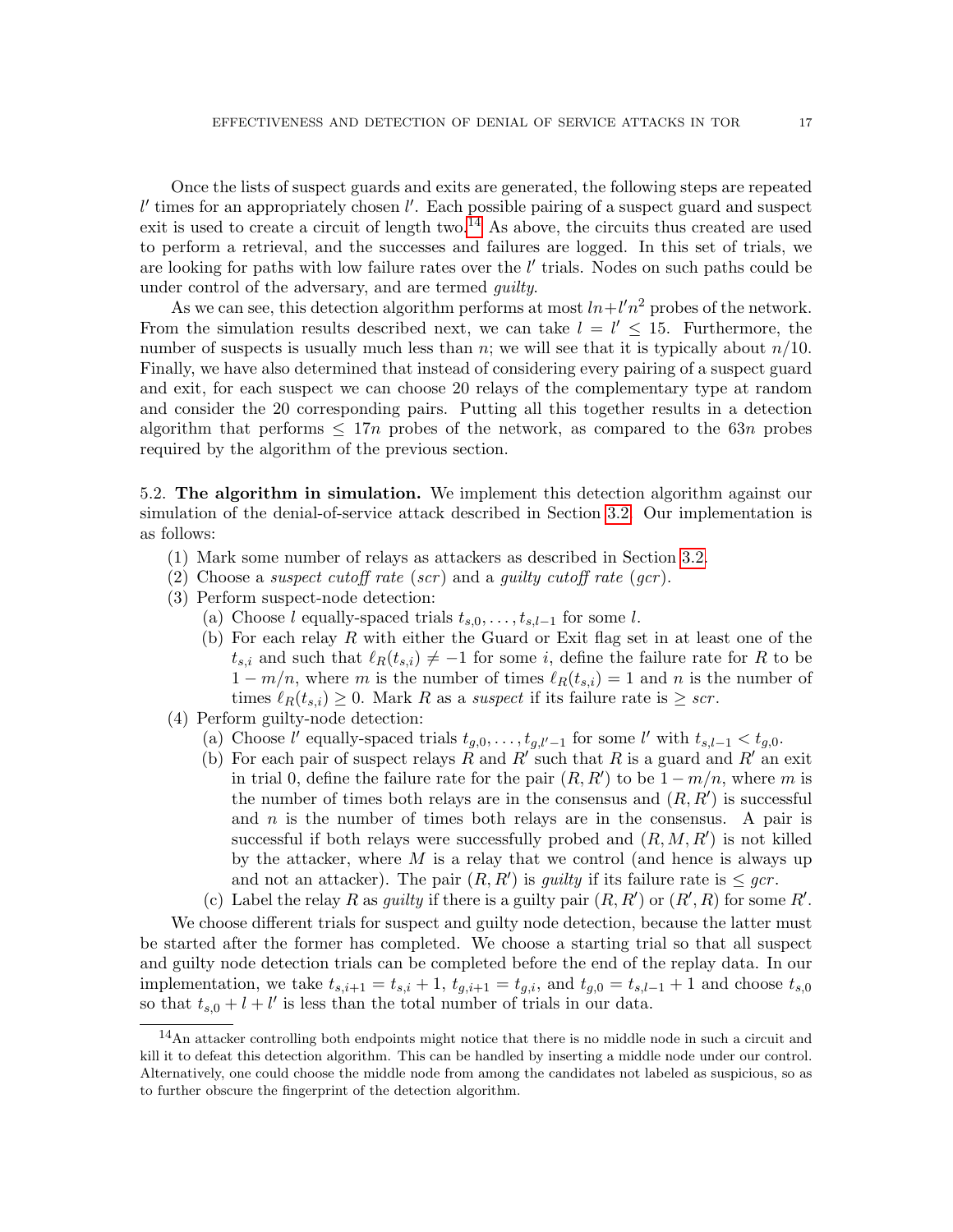In either phase, a false positive is an honest relay that is labeled a suspect or guilty, and a false negative is a compromised relay that is not so labeled. A higher suspect cutoff rate reduces the number of relays marked as suspects, whereas a higher guilty cutoff rate increases the number of relays marked as guilty. Therefore increasing scr decreases the false-positive rate and increases the false-negative rate, whereas increasing gcr increases the false-positive rate and decreases the false-negative rate. If we assume that the attacker operates naively (i.e.,  $(p_{\text{kill}}, p_{\text{permit}}) = (1.0, 1.0)$ ) and that her relays are perfect (always in the consensus and never fail), then setting  $scr = 1.0$  will minimize the number of false positives without admitting any false negatives. This is because compromised relays will always fail, whereas an innocent relay has to succeed just once to not be marked as a suspect. Perfection seems unlikely, so instead we will consider an attacker whose relays are reliable, in that they are simultaneously in the top 75% of relays ranked by bandwidth and by number of times in the consensus (in our simulations, the attacker compromises reliable relays starting at the 90-th percentile of bandwidth). Although this does not seem like a strong restriction for reliability, in fact it turns out that we have no false-negative suspects if the attacker meets this condition even when  $scr = 1.0$ . Thus the attacker must either run relays that are rarely in the consensus (of dubious value for the attacker) or our algorithm will label all attacking relays as suspects.

There will still be false positives in the suspect labeling; these are relays that are honest but unreliable, and hence have a high "natural" failure rate. These will be filtered out during guilty-node detection, which we can see as follows. Let  $R$  be such an unreliable honest relay. Consider any pair of suspects  $(R, R')$ . Since R is unreliable, this pair will almost never succeed, either because R is out of the consensus, or R is in the consensus but fails (it does not matter whether  $R'$  is honest or compromised). Thus  $(R, R')$  has a high failure rate, so is unlikely to be labeled as guilty. Since this is the case for every pair  $(R, R')$  or  $(R', R)$ , R itself is unlikely to be labeled as guilty. Thus for a perfect attacker, setting  $gcr = 0.0$  will ensure that we have no false negatives during guilt detection while minimizing the number of false positives. It turns out that this holds also for a merely reliable attacker, presumably because her relays are in the consensus frequently enough that they will participate in at least one circuit with average failure-rate 0.0.

It is still possible to have false-positives when detecting guilty relays. For example, such relays could be in the consensus at least once during suspect-detection and fail in every such trial, but then in the consensus at least once during guilt-detection and succeed in every such trial. There are such relays in our replay data. In Figure [5](#page-18-0) we show the false-positive rate as a function of the number of trials during suspect and guilt detection. As we can see, there is a slight increase in the rate as the number of trials increases. This is because a false-positive is typically an unreliable relay; increasing the number of trials during suspect detection gives such a relay a chance to be seen by the detection algorithm, but since it is likely to fail, it will be labeled as a suspect. Likewise, during guilt detection, it is more likely to be seen with more trials; if it is only in the consensus once, then it only needs to be part of a single successful circuit to be labeled guilty, as the failure rate of that circuit is computed with respect to the number of times that circuit can be formed.

Next we consider a non-naive attacker. As an example, consider an attacker with  $(p_{\text{kill}}, p_{\text{permit}}) = (0.8, 0.8)$  (so, as per the results in Section [3.1,](#page-6-1) compromises about 70–80%) as many circuits as the naive attacker). Setting  $scr = 1.0$  leads to an unacceptably high false negative rate during suspect detection (.50–1.0, increasing as we increase the number of trials), as the attacker will rarely have a perfect success rate, even if she only has reliable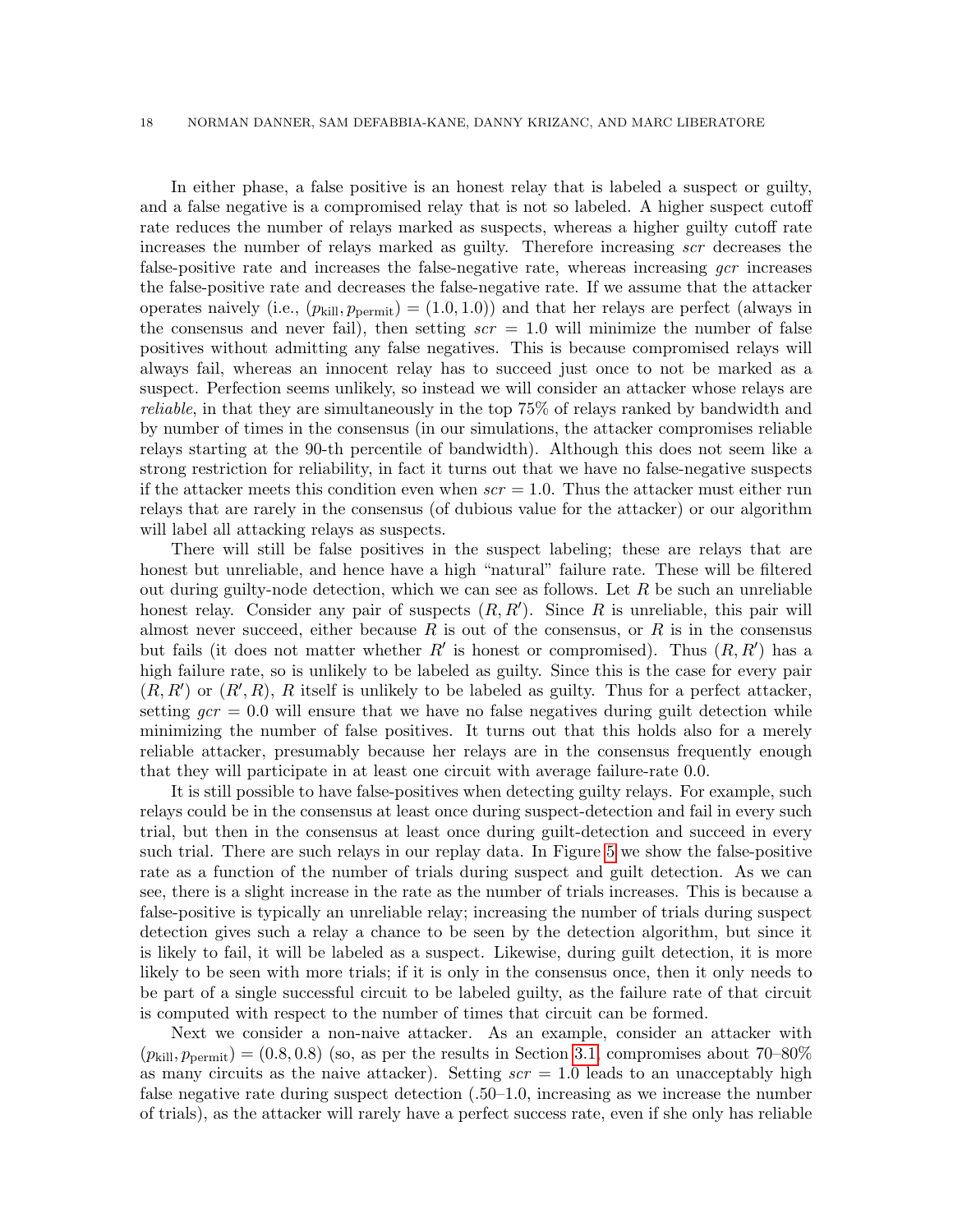<span id="page-18-0"></span>

Figure 5. False-positive rates for suspect and guilty detection with the reliable naive attacker. The suspect rates are in the 10–15% range and the guilty rates are in the 0–1% range. For details, see Appendix [A.](#page-24-0)

relays. The false-positive rate is comparable to that when detecting the naive attacker, as the attacker strategy does not affect the behavior of non-attacking relays during suspect detection. Figure [6](#page-19-0) shows the false-positive and -negative rates as scr is varied (in all such figures, solid lines indicate false-positive rates, dashed lines false-negative rates). As we can see, provided we are willing to run suspect detection for 10 trials, we can take  $scr = .4$  and have no false-negatives with an acceptable false-positive rate. Figure [7](#page-20-1) shows the false-positive and -negative rates for guilty detection as gcr is varied, keeping  $scr = .4$ . Again we see that we can reduce the false-negative rate to 0.0, while maintaining a falsepositive rate of approximately 1% by running the guilty detection phase for 8–10 trials and taking  $qcr = .30$ <sup>[15](#page-18-1)</sup>

Finally we consider how well our detection algorithm works as the attacker reduces her kill probability from 1.0 (the naive attacker) to 0.0 (the passive attacker), keeping her permit probability at 1.0. Of course, if  $p_{\text{kill}} = 0.0$ , then the attacker cannot be detected; our interest here is how quickly our algorithm loses effectiveness. Figure [8](#page-21-0) shows the suspect false-positive and -negative rates for various values of scr; here we have run suspect detection for 15 trials. As we can see, even if the attacker lowers her kill probability to .5 in order to

<span id="page-18-1"></span><sup>&</sup>lt;sup>15</sup>We also observe that this value of  $gcr$  matches nicely with the transient circuit failure rates shown in Figure [4;](#page-14-0) this seems to indicate that by tuning  $gcr$ , we help eliminate false-positives that are caused by such transient failures.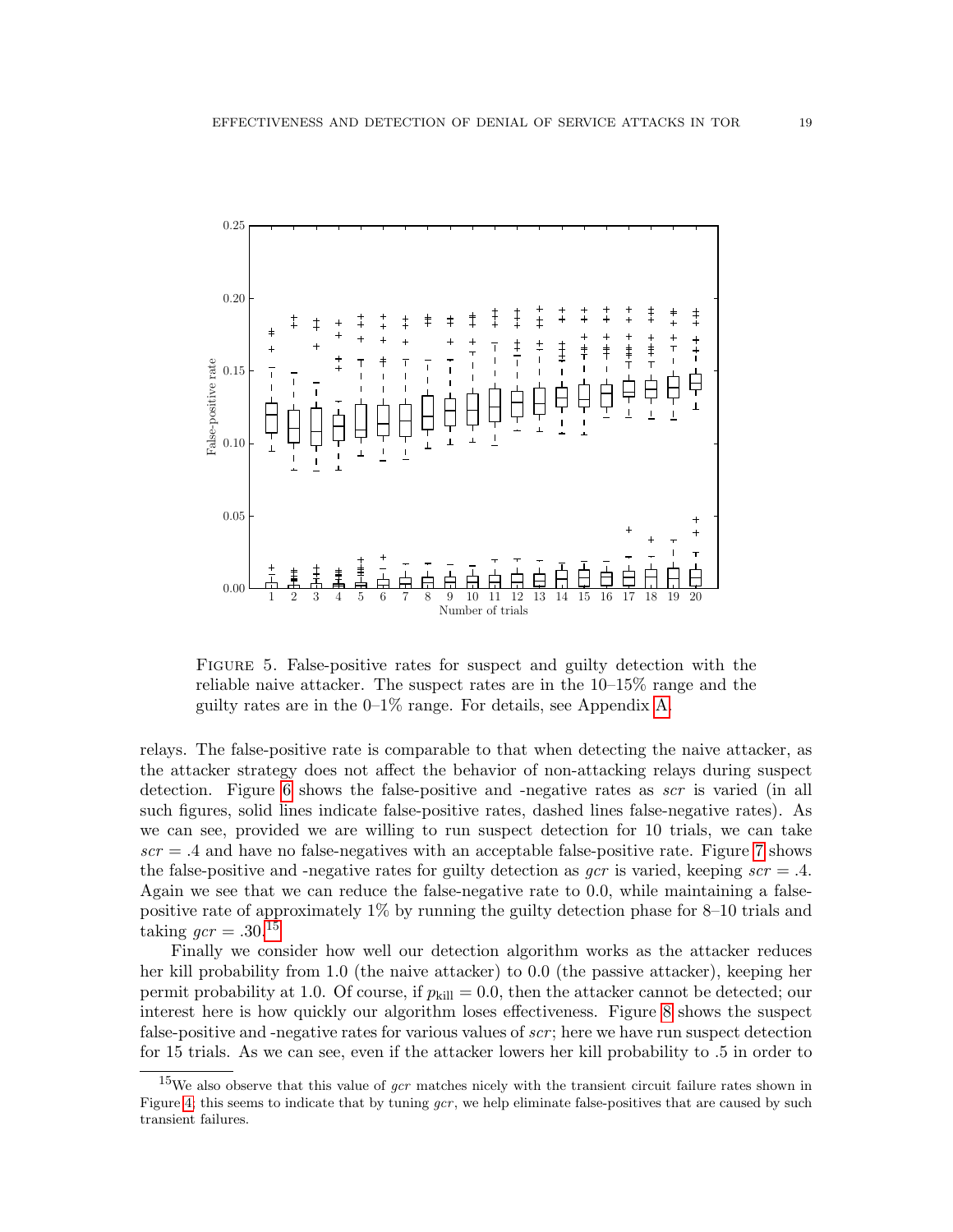<span id="page-19-0"></span>

Figure 6. False-positive and -negative rates for suspect detection with the reliable tuned attacker with  $(p_{\text{kill}}, p_{\text{permit}}) = (.8, .8)$ . See [A](#page-24-0)ppendix A for details, including an explanation of the "zig-zag pattern" for  $scr = 0.7$ .

escape detection, we will still have a nearly  $0\%$  false-negative rate during suspect detection, provided we lower scr to .25. Of course, lowering scr increases the false-positive rate; in this case, lowering to .25 from 1.0 increases the false-positive rate from about 10% to about 25% (this is independent of the attacker's kill probability, since this does not affect the behavior of non-attackers during suspect detection). This rather high false-positive rate is only an issue if it persists through guilt detection. In Figure [9](#page-22-0) we show the false-positive and -negative rates for guilt detection as *gcr* and the kill probability are varied, where we fix scr at .25 and run both suspect and guilt detection for 15 trials. Clearly, just about any value of  $qcr > 0.0$  suffices to reduce the false-negative rate to essentially  $0\%$ , even when the attacker's kill-probability is .5. And provided  $qcr < 1.0$ , the false-positive rate is about 5%. This seems like a reasonable compromise if the primary goal is to identify compromised relays.

5.3. How good is good enough? Just as we can ask how effective the denial-of-service attack must be, we can also ask how effective any detection algorithm must be. For example, is a false-positive rate of 5% acceptable? Again, we do not answer this directly, because this seems to be more of a matter for policy (of course, if the false-positive rate were 90%, the policy would be easy to settle). We assume that any automated algorithm would really flag "guilty" relays as being relays that deserve further inspection. Probably such inspection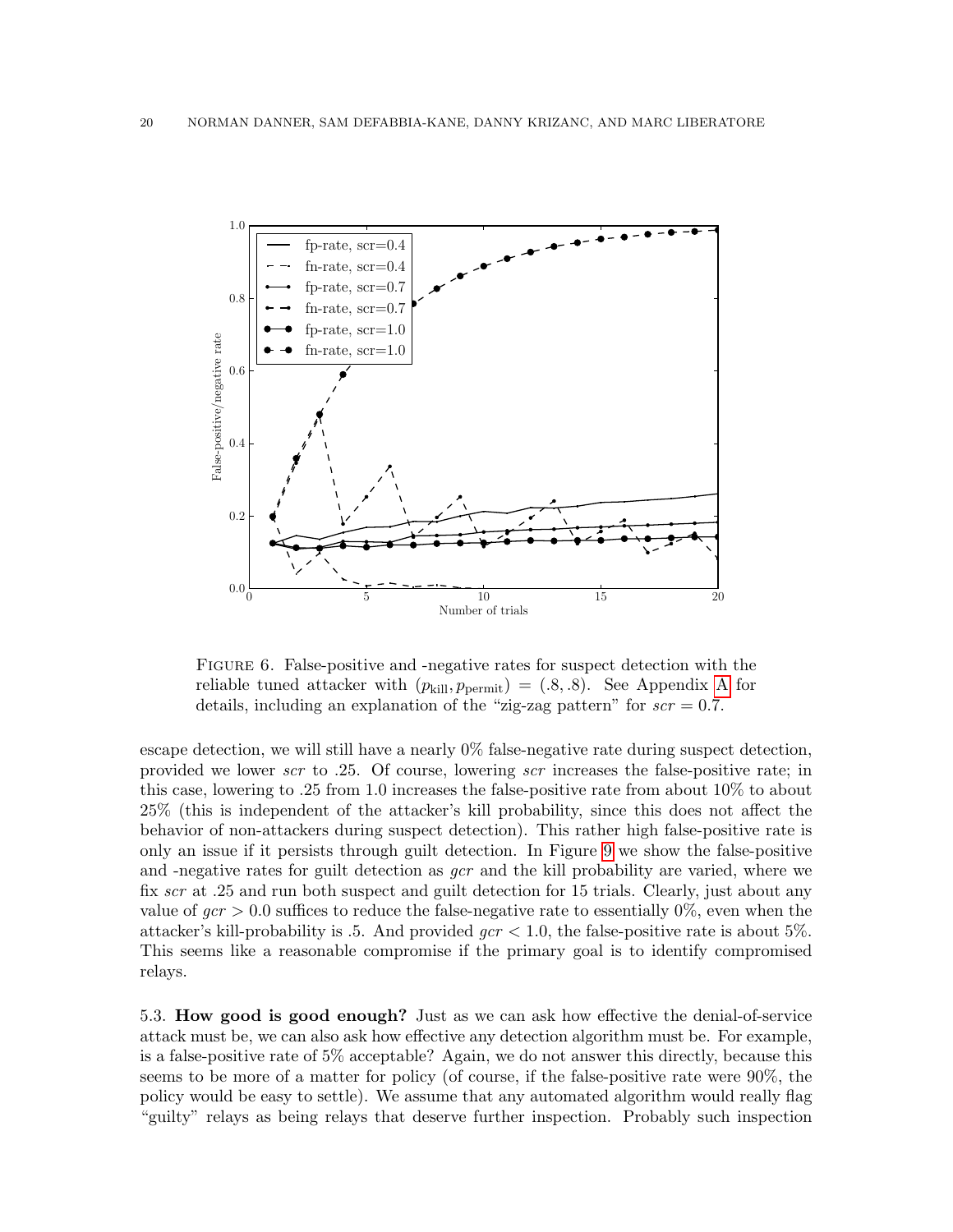<span id="page-20-1"></span>

Figure 7. False-positive and -negative rates for guilty detection with the reliable tuned attacker with  $(p_{\text{kill}}, p_{\text{permit}}) = (.8, .8)$ . See [A](#page-24-0)ppendix A for details.

would be carried out by humans. The goal of algorithms such as those presented here is to reduce the workload of humans to a manageable level by clearing many relays of suspicion automatically.

# 6. Variants of the attack

<span id="page-20-0"></span>The attacker we have described in Section [2,](#page-1-1) and on which our detection algorithms are based, kills circuits unconditionally according to the parameters  $p_{\text{kill}}$  and  $p_{\text{permit}}$ . However, an attacker may be interested in a *contextual* attack, for example only attacking connections to particular hosts or traffic of a certain type. Our analytic model and detection algorithms handle contextual attacks more-or-less well depending on the specifics of the context.

On one end of the spectrum are contexts in which circuit membership can be determined by a relay in any position on the circuit. An example such context is bulk-download traffic. In this case,  $p_{\text{kill}}$  and  $p_{\text{permit}}$  are the probabilities of killing and permitting circuits that satisfy the context, respectively. The analytic model is unchanged. The only change to the detection algorithm is what constitutes a "probe" of a relay; now it is a circuit that satisfies the context.

Somewhat more challenging are contexts in which circuit membership can only be determined by relays in certain positions. An example is circuits that connect to a specific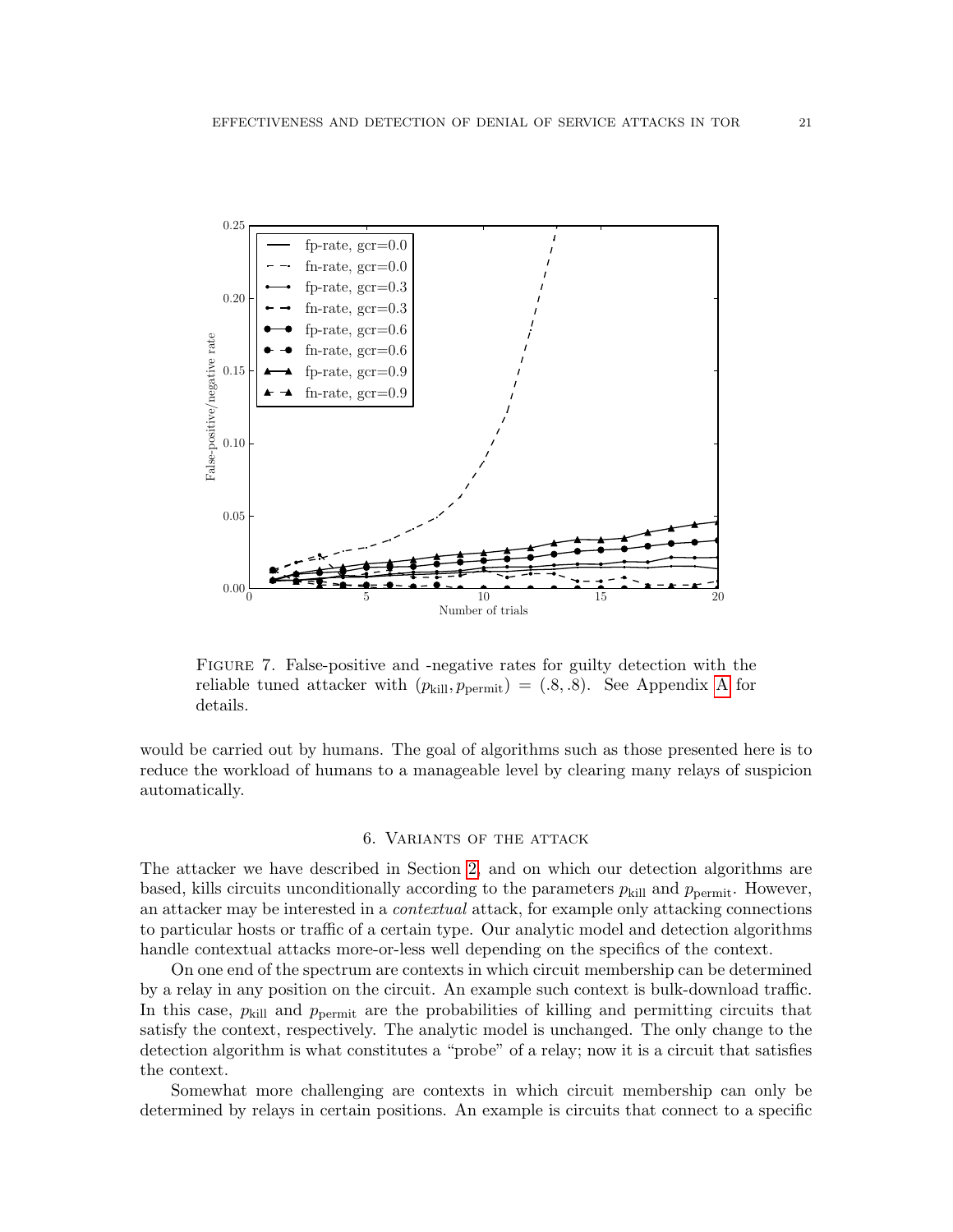<span id="page-21-0"></span>

Figure 8. False-negative rates for suspect detection with the reliable attacker with varying kill probabilities and scr values. See Appendix [A](#page-24-0) for details.

host; only the exit relay can determine whether the context is satisfied or not. This means that if a guard or middle node determines that it is the only attacker node in the circuit, it does not have enough information to determine whether the circuit satisfies the attack context. Our analytic model can be adapted to handle this attacker by adjusting the calculation of  $u_i(C)$ , the probability that the attempt to build circuit C is unsuccessful when the client has  $j$  attacker nodes in his guard node list. Recall that

$$
u_j(C) = (1 - p_{\text{permit}}) \cdot \Pr[C \text{ controlled}] + p_{\text{kill}} \cdot \Pr[C \text{ compr.}, \text{uncontr.}].
$$

What we need to do is to define two kill probabilities:  $p_{\text{kill,away}}$  and  $p_{\text{kill,unaware}}$ . The former is the kill probability for relays that can determine whether or not the context is satisfied; the latter is for relays that cannot. We can then rewrite the term  $p_{\text{kill}} \cdot \Pr[C \text{ compr.}, \text{uncontr.}]$ to take into account both kinds of relays. For the example at hand, this term would be

$$
p_{\text{kill},\text{aware}}\left(1-\frac{j}{3}\right)e^* + p_{\text{kill},\text{unaware}}\left(\frac{j}{3}\left(1-e^*\right) + \left(1-\frac{j}{3}\right)(1-e^*)m\right).
$$

Note that we only need one value for  $p_{\text{permit}}$ , because if the relays can communicate enough to determine that they are all on the same circuit, then presumably any context-aware relay can convey the context information to the other relays as well. How the "bad-relay, goodrelay" detection algorithm fares depends on the relation between  $p_{\text{kill,}wave}$  and  $p_{\text{kill,}wave}$ . If they are equal, then no change is needed (this is unsurprising, since in this case, the analytic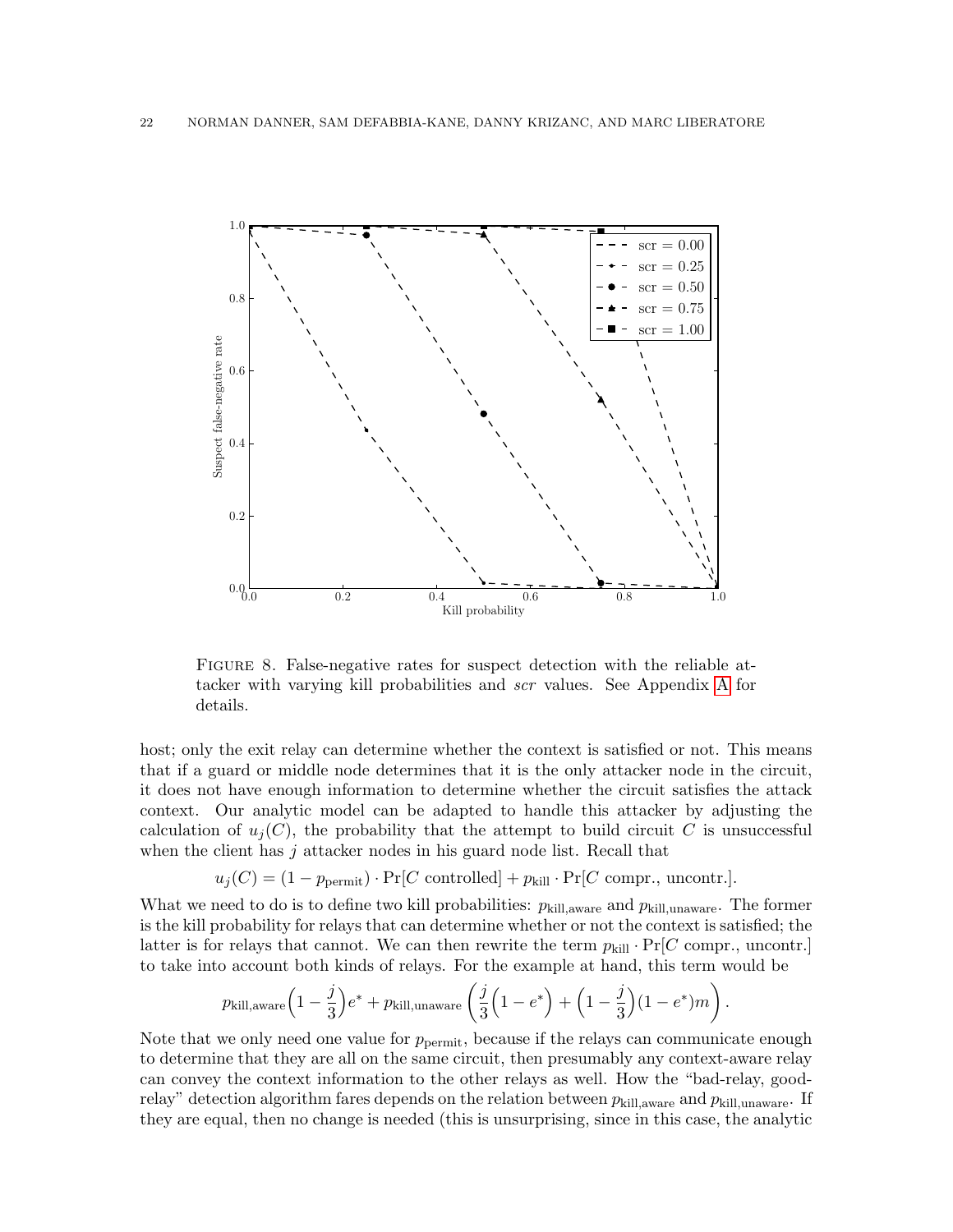<span id="page-22-0"></span>

Figure 9. False-negative rates for guilty detection with the reliable attacker with varying kill probabilities and *gcr* values. See [A](#page-24-0)ppendix A for details.

model is also unchanged). But suppose that  $p_{kill,unaware} = 0.0$ —i.e., an uncontrolled circuit is only killed by an exit relay that observes a connection to the desired host. As described, the first phase of our detection algorithm will have an unacceptable false-negative rate for guards, as they will never kill circuits. It is possible to adapt the algorithm so that all guards are initially labeled as suspects. This increases the cost of the second phase.<sup>[16](#page-22-1)</sup> However, our preliminary experiments indicate that the false-positive and -negative rates for guilt detection are essentially unchanged from those shown in Figure [7.](#page-20-1) And there is a trade-off for the attacker here. By setting  $p_{\text{kill,unaware}} = 0.0$ , her guards are not suspiciously killing circuits which, in all likelihood, are not even connecting to the targeted endpoint, and this makes our detection algorithm more time-consuming to run. On the other hand, her attack is less effective: our analytic model predicts that she eventually controls about half as many circuits as for the context-independent attack.

An attack targeted at a single individual user is much more difficult for our model and detection algorithms. It is unlikely that such an attack would be launched using only relays; it seems much more likely that the attacker controls the user's ISP and performs denial-ofservice in order to control the exit relay. There is no need to control the entry node in this case, as the ISP can view the traffic between the client and entry relay, and that is sufficient.

<span id="page-22-1"></span><sup>&</sup>lt;sup>16</sup>And we would no longer have the option of only comparing each suspect to a fixed number of other suspects for guilt detection as described at the end of Section [5.1,](#page-15-2) since that strategy appears to rely on the assumption that suspect detection does not have a very high false-positive rate.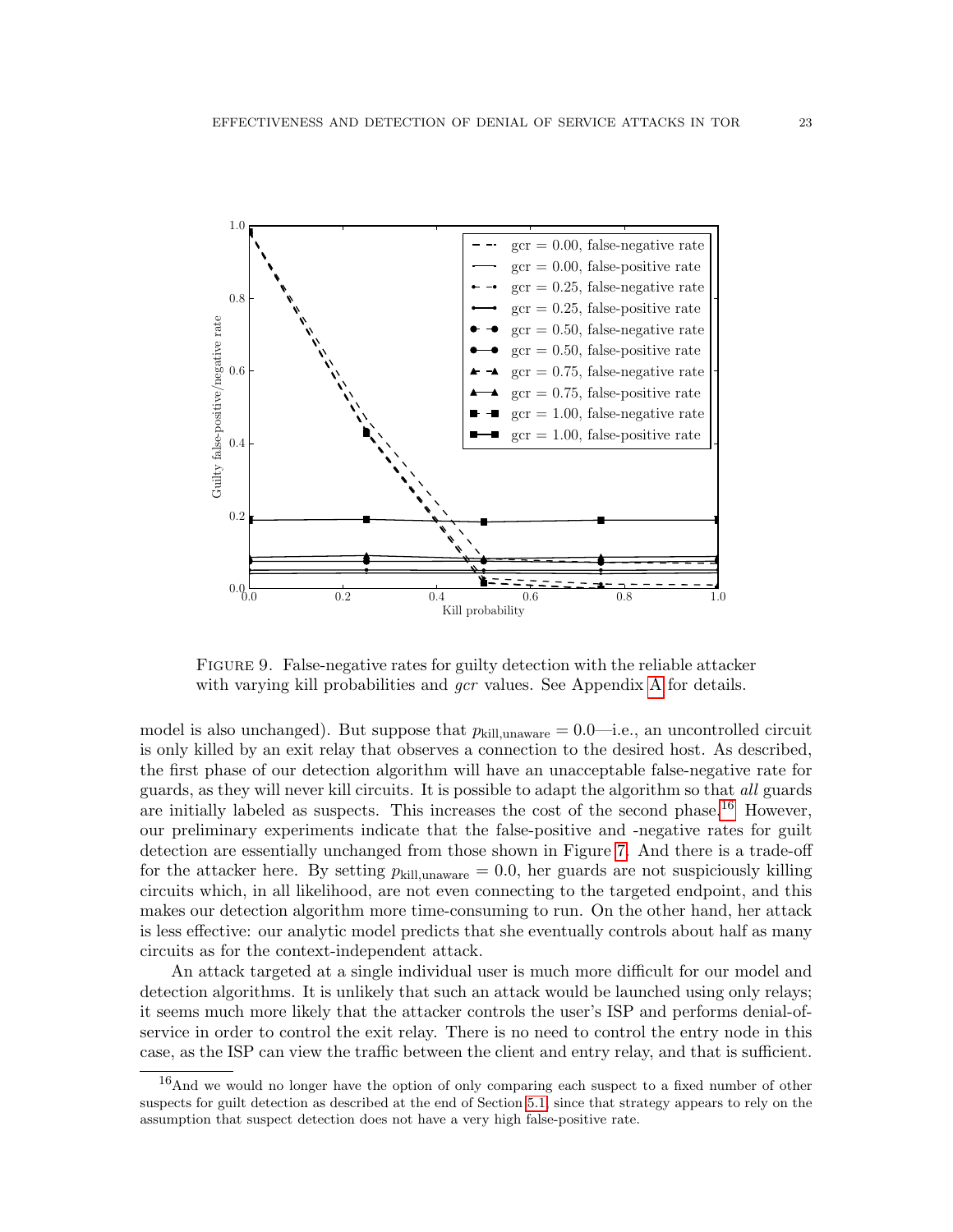Obviously a centralized authority running our detection algorithm would not see the attack, since it would not be attacked at all. And the ISP could easily see if the individual user were running the algorithm and react accordingly. This highlights the restrictions of the locality assumption of Section [2:](#page-1-1) we consider denial-of-service attacks that are run from individual Tor relays, not from more powerful attackers who may have more global resources (such as an ISP). We also note that such an attacker might have sufficiently global resources as to be able to launch a purely passive (and hence undetectable) attack using timing analysis techniques such as those described by Murdoch and Zieliński  $[2007]$ .

In order to reduce the effectiveness of the detection algorithms, an attacker may "frame" honest nodes, under the reasonable assumption that the information content provided by a detection algorithm that produces too many false positives would be too low to be useful. However, it is not clear that such framing would be easy to accomplish with the "badrelay, good-relay" algorithm. In the first phase (suspect detection), only one "wild" node is probed at a time; thus no framing is possible in this phase, and the only false positives are unreliable relays. In the second phase (guilt detection), relays are paired up, and so an attacker might try to frame honest nodes. However, in this phase, a relay is labeled as guilty if it is "too reliable;" since the only honest nodes to make it into this phase are unreliable, and nothing an attacker can do will make them more reliable, it seems difficult to frame any nodes during this phase, either.

#### 7. Related work

<span id="page-23-0"></span>The arms race between attackers and defenders in anonymity systems has a long history. System designers aim to prevent attacks, or failing that, to detect and respond to them. In turn, attackers attempt to evade or bypass prevention and detection mechanisms. Here, we briefly survey some related work in this arms race.

The MorphMix system [Rennhard and Plattner](#page-26-10) [\[2002\]](#page-26-10), like Tor, is a peer-to-peer system for low-latency anonymous communication on the Internet. The system's design includes a collusion detection mechanism. Later, [Tabriz and Borisov](#page-27-3) [\[2006\]](#page-27-3) showed that local knowledge of the network does not suffice to detect colluding adversaries.

[Danezis and Sassaman](#page-26-11) [\[2003\]](#page-26-11) propose a detection algorithm for active attacks in mixes, based upon self-addressed heartbeat messages sent through the mix itself. This algorithm is concerned with an  $(n - 1)$  attack, where an attacker floods an honest node with fake messages to enable the linking of the sender and receiver of a single message; a heartbeat is used to attempt detection of such attacks. The heartbeat mechanism has some parallels to our probing mechanisms, though the attacker models are quite different.

Murdoch [2006,](#page-26-12) [2007](#page-26-13) examines the use and detection of various covert channels in attacks on anonymity systems. The types of attack algorithms and corresponding detection mechanisms again illustrate the arms race, though they do not map to the attacker model we examine.

[Das and Borisov](#page-26-4) [\[2011\]](#page-26-4) propose a detection algorithm intended to be used by individual Tor users in order to avoid circuits compromised by a DoS attacker; this work is the closest to ours. The algorithm itself is similar to our "bad relay-good relay" detection algorithm (though their algorithm might be described as "good relay-bad relay"). Their goal is to allow clients to identify (potentially) compromised circuits over a short timeframe in order to avoid using them, rather than to identify specific nodes implementing a DoS attack over a longer timeframe. Their approach can be used to mitigate the risk to a user from an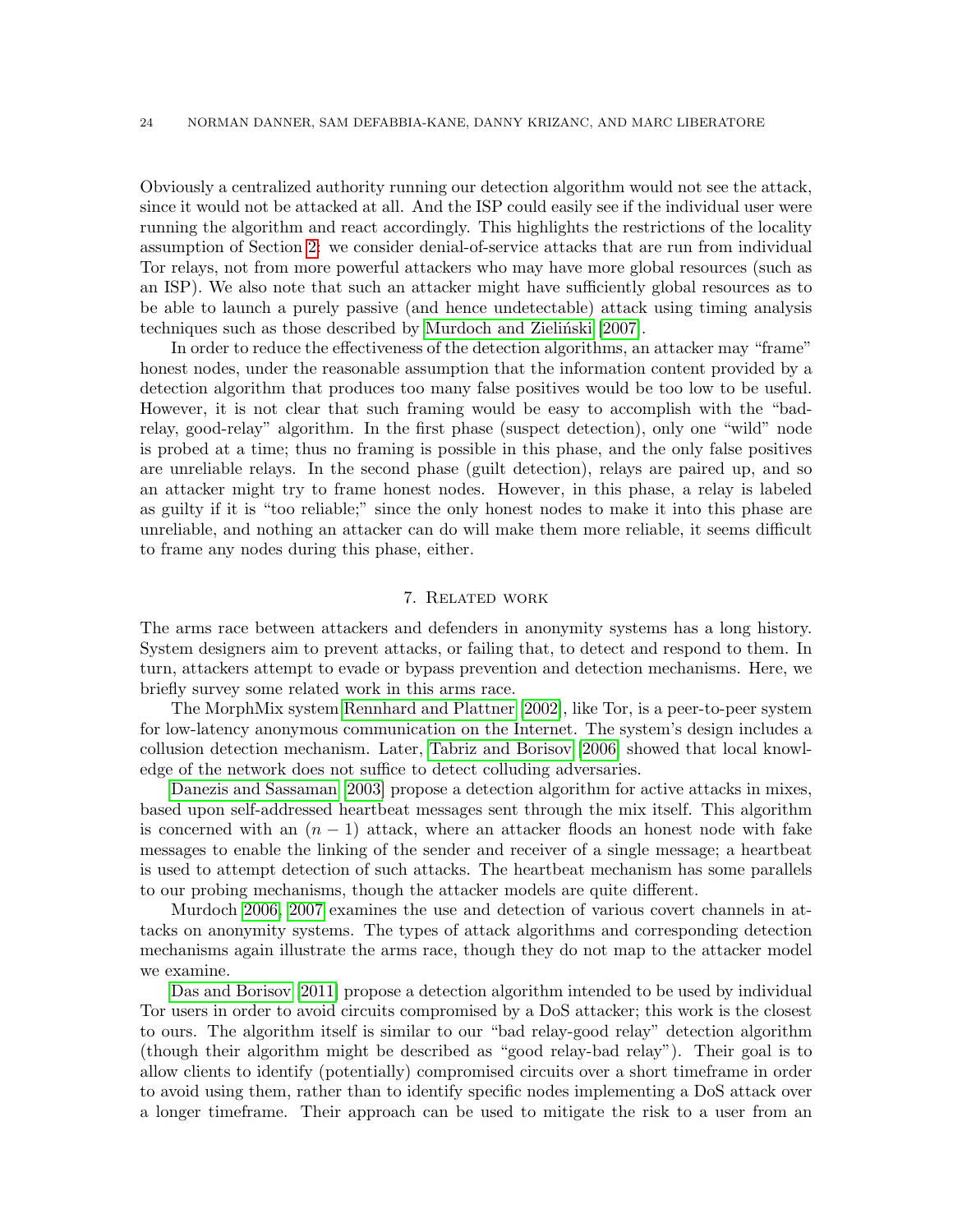ISP-level attacker which, as we discuss in Section [6,](#page-20-0) our algorithm cannot do (although as we also note there, such an attacker might very well gain enough information from a passive attack). The cost of running their algorithm (in terms of number of circuits created) appears lower than that of our algorithms. However, it is not clear that the overhead on the entire network would actually be lower if all clients were to implement their algorithm.

## 8. Conclusion

The denial of service attack on Tor-like networks is potentially quite powerful, allowing an adversary to break the anonymity of users at a rate much higher than when passively listening. We have provided a careful analysis of the parameters that define such an attack, as well as an analytic model if the attacker's effectiveness. We have tested this model against a simulation based on replaying data collected from the deployed Tor network and seen that it is accurate. We have also shown that the power of the denial-of-service attack comes at a price by giving two algorithms that detect any such attacker by constructing a number of circuits that is linear in the number of relays in the network. One such algorithm is deterministic and proved correct given a set of assumptions about the network and attacker, and the other probabilistic and shown to be effective using our replay simulation technique.

# APPENDIX A. ABOUT THE DATA

<span id="page-24-0"></span>All data used in this paper, as well as the programs used to collect and analyze it, are publicly available at the University of Massachusetts Traces Archive at [http://traces.](http://traces.cs.umass.edu) [cs.umass.edu](http://traces.cs.umass.edu) in the "Tor relay lifecycle traces" subsection of the Network section. When specific numbers are indicated, they refer to data collected approximately 10–11 June 2011 (timestamps are included in the data). This dataset consists of 100 trials. Following are some notes on how specific figures were produced:

Figure [3](#page-10-0) (Comparison of theoretical model to simulation). For each  $r \in \{.01, .02, \ldots, .10\}$ , relays in the replay data were compromised according to the algorithm described in Sec-tion [3.1](#page-6-1) to reach the target goal of  $q = e = r$ . Then 10,000 circuits were constructed and 1, 000 bootstraps are performed. Each bootstrap consists of selecting 10, 000 circuits from the population, sampling with replacement, and recording the percentage of selected circuits that are controlled by the attacker. The median and interquartile range of the 1, 000 bootstraps is shown. Then the analytically-predicted value is computed, using the actual guard, exit, and guard-exit compromise ratios and the actual values of  $\gamma$ ,  $\eta$ , and  $\zeta$  as in the collected data.

Figure [4](#page-14-0) (Circuit construction failure rate). For each trial in the replay data, we constructed 100 circuits and noted whether each was successful or not. We then sampled these circuits with replacement 100 times and noted the proportion of failed circuits. We do the sampling 10 times per trial and show the median failure rate.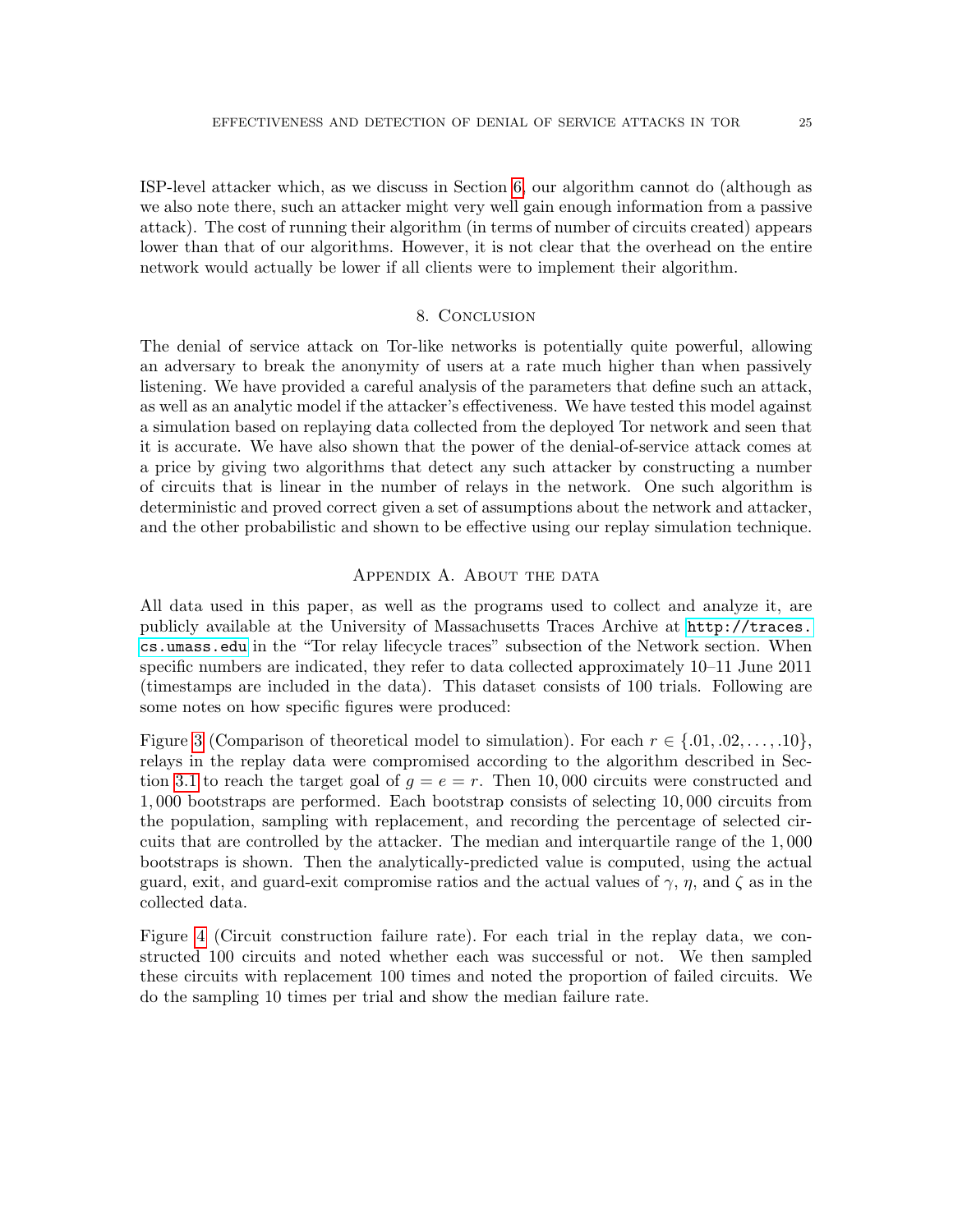Figure [5](#page-18-0) (Suspect and guilty false-positive rates for the reliable naive attacker). For each number of trials  $n$ , we run the suspect detection phase 100 times. Each time we choose a starting trial at random, run the algorithm over  $n$  trials, and record the false-positive rate. We display the median rate and the inter-quartile ranges. Taking 5 trials as our best number of trials for suspect detection, for each  $n$  we run the suspect and guilty detection phases together 100 times. Each time we choose a starting trial at random, run the suspect phase for 5 trials, the guilty phase for  $n$  trials, and record the false-positive rate for guilt detection. We display the median rate and inter-quartile ranges.

Figure [6](#page-19-0) (False-positive and -negative suspect rates for reliable tuned attacker). For each number of trials n and value of  $scr$ , we run the suspect detection phase for n trials with the given value of  $scr$ . Then we compute the false-positive and -negative rates for suspect detection. This is repeated 100 times, each time choosing a starting trial at random. We plot the median false-positive and false-negative rate for each combination of  $n$  and  $scr$ . The "zig-zag" pattern for the false-negative rate when  $scr = 0.7$  is an artifact of how the number of trials that a guilty relay must pass to avoid detection changes as the total number of trials increases. This number is 1 for 1–3 trials; 2 for 4–6 trials; 3 for 7–9 trials; etc. If the number of trials to pass to avoid detection does not increase, then the false-negative rate will increase. As *scr* decreases, the number of trials to pass jumps less frequently, and the false-negative rate is already relatively low, so the pattern is not as obvious at lower values.

Figure [7](#page-20-1) (False-positive and -negative guilty rates for reliable tuned attacker). For each number of trials n and value of  $qcr$ , we run the suspect detection phase for 10 trials with  $scr = .4$ , followed by guilty detection for *n* trials with the given value of gcr. Then we compute the false-positive and -negative rates for guilty detection. This is repeated 100 times, each time choosing a starting trial at random. We plot the median false-positive and false-negative rate for each combination of  $n$  and  $gcr$ .

Figure [8](#page-21-0) (False-negative suspect rates for varying kill probability). For each value of scr and  $p_{\text{kill}}$ , suspect detection is run for 15 trials and the false-negative rate is recorded. This is repeated 100 times, each time choosing a starting trial at random. The median falsenegative rate is plotted for each value.

Figure [9](#page-22-0) (False-positive/negative rates for varying kill probability). For each value of gcr and  $p_{\text{kill}}$ , suspect detection is run for 15 trials with scr fixed at .25. Then guilt detection is run for 15 trials with the given value of  $gcr$  and the false-positive and -negative rates are recorded. This is repeated 100 times, each time choosing a starting trial for suspect detection at random. The median rate is plotted for each pair of values.

## **ACKNOWLEDGMENT**

We would like to thank George Bissias for noting an error in an early version of the proof of Theorem [4.1.](#page-12-0) We also thank the many anonymous reviewers who provided helpful comments and suggestions for improving this paper, particularly the suggestions that led to the content of Section [6.](#page-20-0)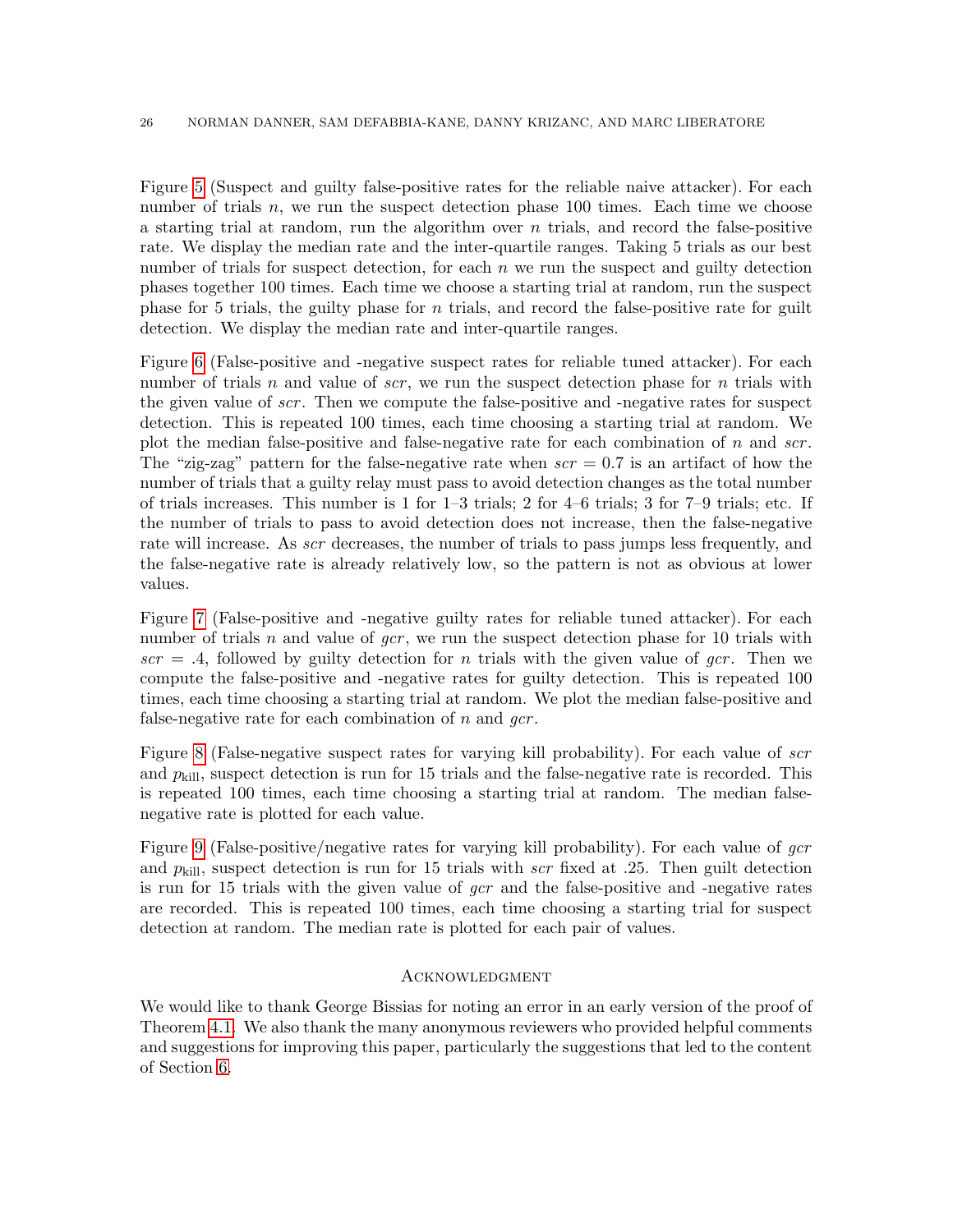#### **REFERENCES**

- <span id="page-26-9"></span>Kevin Bauer, Damon McCoy, Dirk Grunwald, Tadayoshi Kohno, and Douglas Sicker. Lowresource routing attacks against Tor. In Proceedings of the 2007 ACM Workshop on Privacy in Electronic Society (WPES 2007), pages 11–20. Association for Computing Machinery, October 2007.
- <span id="page-26-3"></span>Nikita Borisov, George Danezis, Prateek Mittal, and Parisa Tabriz. Denial of service or denial of security? How attacks on reliability can compromise anonymity. In *Proceedings* of the 14th ACM Conference on Computer and Communications Security (CCS 2007), pages 92–102. Association for Computing Machinery, October 2007.
- <span id="page-26-11"></span>George Danezis and Len Sassaman. Heartbeat traffic to counter (n-1) attacks. In *Proceedings* of the Workshop on Privacy in the Electronic Society (WPES 2003), Washington, DC, USA, October 2003.
- <span id="page-26-7"></span>Norman Danner, Danny Krizanc, and Marc Liberatore. Detecting denial of service attacks in Tor. In Financial Cryptography and Data Security: 13th International Conference (FC 2009), volume 5628 of Lecture Notes in Computer Science, pages 273–284. Springer-Verlag, 2009.
- <span id="page-26-4"></span>Anupam Das and Nikita Borisov. Securing Tor tunnels under the selective DoS attack. arXiv:1107.3863v1 [cs.CR], 2011. URL <http://arxiv.org/abs/1107.3863v1>.
- <span id="page-26-0"></span>Roger Dingledine, Nick Mathewson, and Paul Syverson. Tor: The second-generation onion router. In Proceedings of the 13th USENIX Security Symposium, pages 303–320, August 2004a.
- <span id="page-26-1"></span>Roger Dingledine, Vitaly Shmatikov, and Paul Syverson. Synchronous batching: From cascades to free routes. In Proceedings of Privacy Enhancing Technologies workshop  $(PET 2004)$ , volume 3424 of Lecture Notes in Computer Science, pages 186–206. Springer-Verlag, May 2004b.
- <span id="page-26-5"></span>Brian N. Levine, Michael K. Reiter, Chenxi Wang, and Matthew K. Wright. Timing attacks in low-latency mix-based systems. In Ari Juels, editor, Financial Cryptography: Proceedings of the 8th International Conference (FC 2004), volume 3110 of Lecture Notes in Computer Science, pages 251–265. Springer-Verlag, February 2004.
- <span id="page-26-12"></span>Steven J. Murdoch. Hot or not: Revealing hidden services by their clock skew. In Proceedings of the 13th ACM Conference on Computer and Communications Security (CCS 2006), pages 27–36. Association for Computing Machinery, October 2006.
- <span id="page-26-13"></span>Steven J. Murdoch. *Covert channel vulnerabilities in anonymity systems*. PhD thesis, University of Cambridge, December 2007.
- <span id="page-26-6"></span>Steven J. Murdoch and Piotr Zieliński. Sampled traffic analysis by Internet-exchange-level adversaries. In Nikita Borisov and Philippe Golle, editors, Proceedings of the Seventh Workshop on Privacy Enhancing Technologies (PET 2007), volume 4776 of Lecture Notes in Computer Science, pages 167–183. Springer-Verlag, 2007.
- <span id="page-26-8"></span>Lasse Overlier and Paul Syverson. Locating hidden servers. In 2006 IEEE Symposium on Security and Privacy (S&P 2006), pages 100–114. IEEE Computer Society, 2006.
- <span id="page-26-2"></span>Michael Reiter and Aviel Rubin. Crowds: Anonymity for web transactions. ACM Transactions on Information and System Security, 1(1):66–92, 1998.
- <span id="page-26-10"></span>Marc Rennhard and Bernhard Plattner. Introducing MorphMix: Peer-to-Peer based Anonymous Internet Usage with Collusion Detection. In Proceedings of the 2002 ACM Workshop on Privacy in the Electronic Society (WPES 2002), pages 91–102. Association for Computing Machinery, November 2002.